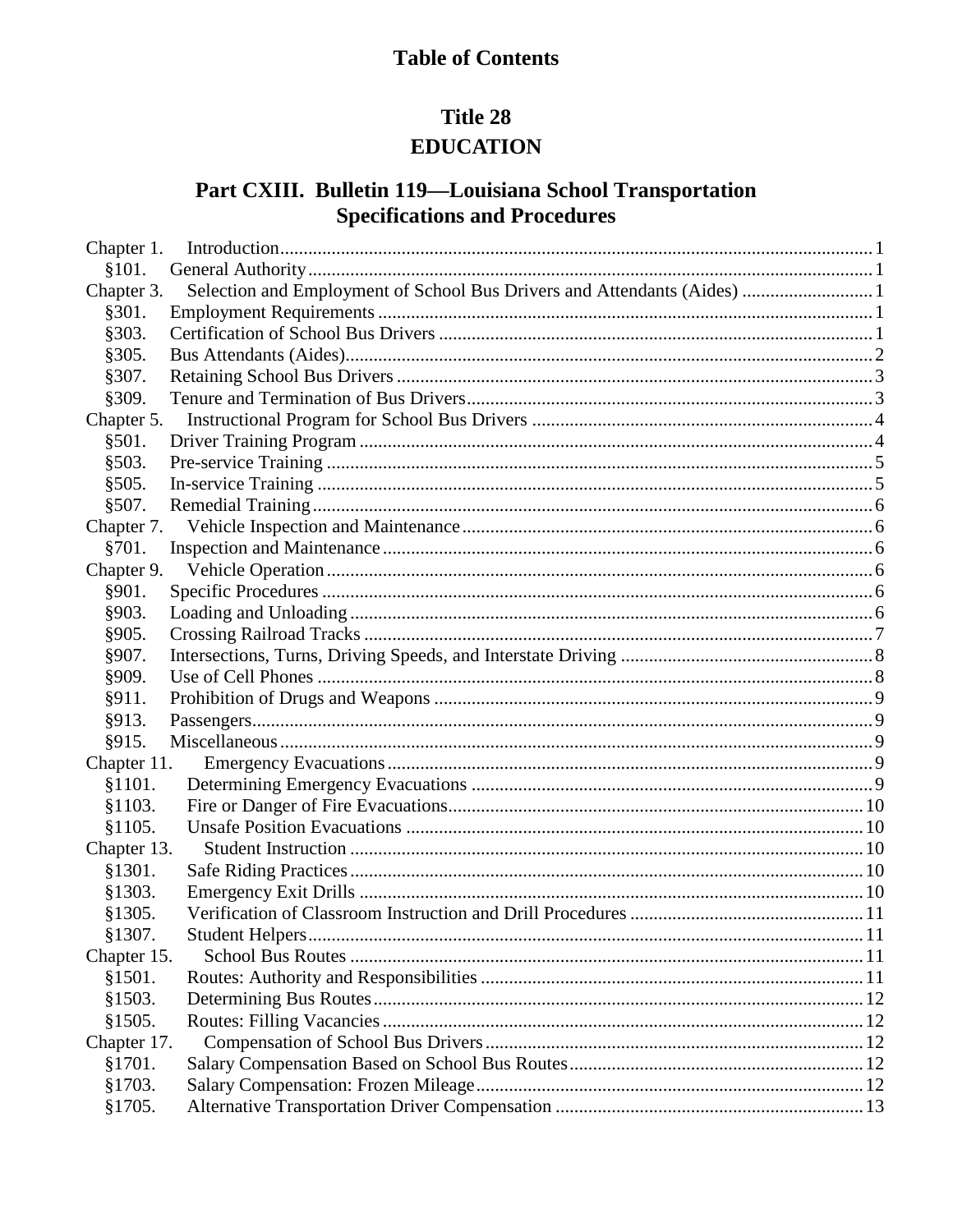| Chapter 19. |                                                                                    |  |
|-------------|------------------------------------------------------------------------------------|--|
| §1901.      |                                                                                    |  |
| §1903.      | Transportation of Students Living Within One Mile of School of Attendance 13       |  |
| §1905.      |                                                                                    |  |
| §1907.      | Transportation of Student to a Community and Technical College System 13           |  |
| Chapter 21. |                                                                                    |  |
| §2101.      |                                                                                    |  |
| §2103.      | Guidelines for Providing Transportation Service for Students with Disabilities  14 |  |
| §2105.      |                                                                                    |  |
| §2107.      | Transportation of Students with Disabilities by Other than a School Bus  15        |  |
| §2109.      |                                                                                    |  |
| §2111.      |                                                                                    |  |
| Chapter 23. |                                                                                    |  |
| §2301.      |                                                                                    |  |
| §2303.      |                                                                                    |  |
| §2305.      |                                                                                    |  |
| Chapter 25. |                                                                                    |  |
| §2501.      |                                                                                    |  |
| §2503.      |                                                                                    |  |
| §2505.      |                                                                                    |  |
| §2507.      |                                                                                    |  |
| §2509.      |                                                                                    |  |
| §2511.      |                                                                                    |  |
| \$2513.     |                                                                                    |  |
| §2515.      |                                                                                    |  |
| §2517.      |                                                                                    |  |
| Chapter 27. |                                                                                    |  |
| §2701.      |                                                                                    |  |
| Chapter 29. |                                                                                    |  |
| §2901.      |                                                                                    |  |
| §2903.      |                                                                                    |  |
| Chapter 31. |                                                                                    |  |
| §3101.      |                                                                                    |  |
| §3103.      |                                                                                    |  |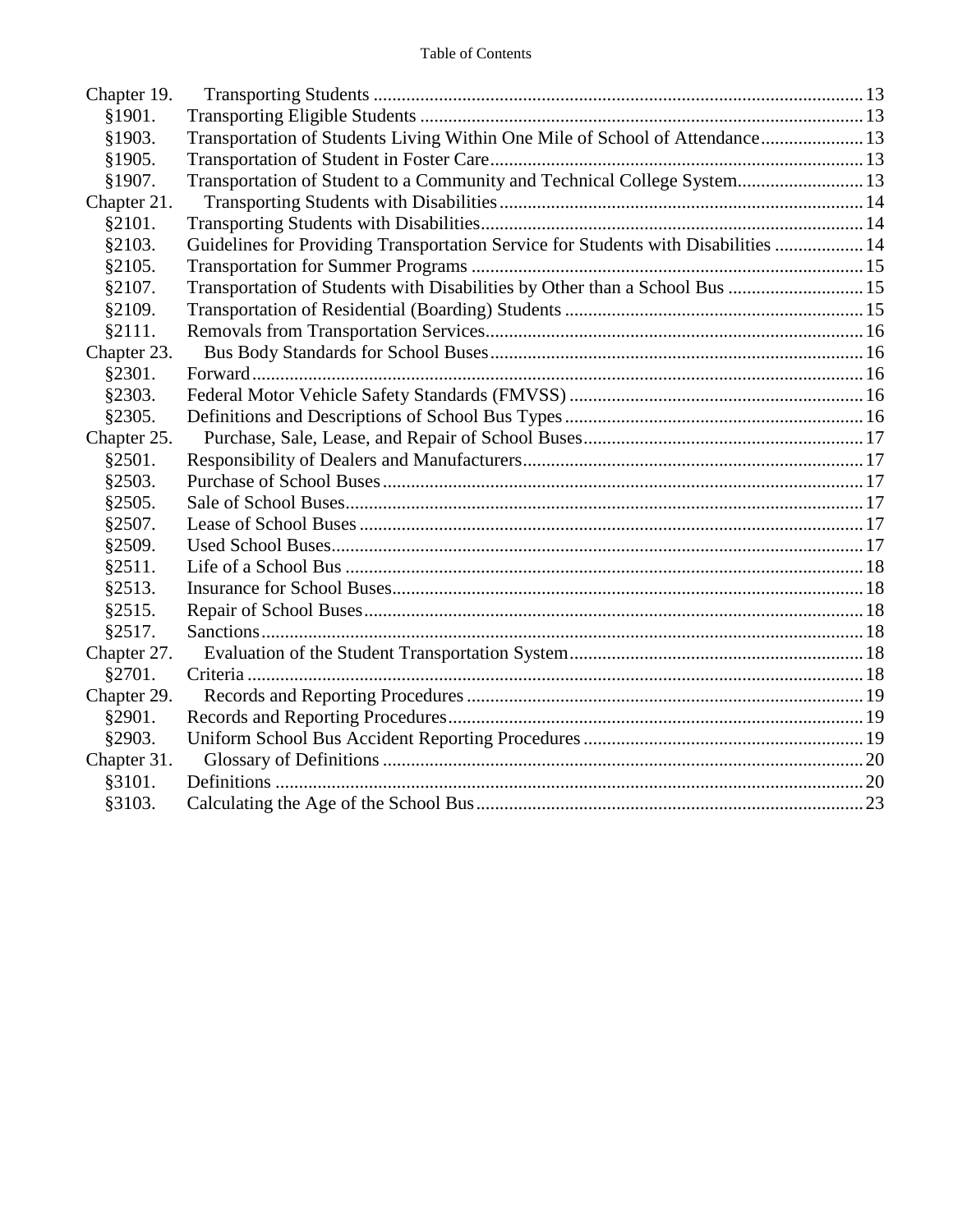# **Title 28**

### **EDUCATION**

# **Part CXIII. Bulletin 119—Louisiana School Transportation Specifications and Procedures**

### **Chapter 1.Introduction**

#### <span id="page-2-1"></span><span id="page-2-0"></span>**§101. General Authority**

A. This handbook was developed by the Department of Education (DOE) to provide information and direction to local education agencies (LEAs) involved in school transportation in Louisiana.

B. Acting under the authority of the State Board of Elementary and Secondary Education (BESE), the State Superintendent of Education is responsible for carrying out such policies as may be adopted by BESE. The legal responsibilities of the DOE are defined by Louisiana law or policies of BESE.

C. Aside from matters concerned with the financial aspects imposed upon it by law, the primary responsibility of the DOE in student transportation is to provide strong leadership and technical assistance in the development of a comprehensive student transportation program for statewide application.

D. Under the authority of BESE, the DOE shall work with all LEAs to ensure all federal standards and laws regarding the design, purchase, operation, and maintenance of school buses and the school transportation program are enforced. The responsibilities listed below are assumed directly by the DOE within the framework of a total cooperative effort whereby the state and the LEA work together to ensure a safe, efficient, and economical transportation system:

1. develop and implement clear and concise student transportation policies;

2. develop and implement a statewide system for the management of student transportation;

3. develop and implement educational programs and materials for school bus drivers, transportation supervisors, school administrators, and school bus passengers;

4. coordinate services with other divisions of State Government to ensure adherence to all federal and state regulations;

5. mandate established chassis, body and equipment standards mandated in the Federal Motor Vehicle Safety Standards (FMVSS) for school buses;

6. study and make recommendations regarding legislation and appropriate research in the field of student transportation;

7. develop and direct a statewide management information system for the collection and analysis of student

transportation data such as operational costs, accidents and injuries, driver certification, and other data as necessary.

AUTHORITY NOTE: Promulgated in accordance with R.S. 17:158, R.S. 17:160-161, R.S. 17:164-166, and R.S. 17:494.

HISTORICAL NOTE: Promulgated by the Board of Elementary and Secondary Education, LR 25:625 (April 1999), amended LR 36:1466 (July 2010).

# <span id="page-2-2"></span>**Chapter 3.Selection and Employment of School Bus Drivers and Attendants (Aides)**

#### <span id="page-2-3"></span>**§301. Employment Requirements**

A. Any person hired or contracted to transport or assist in the transportation of students to and from school or schoolrelated activities must meet certain requirements. This applies to full-time school bus drivers, substitute drivers, activity bus drivers, and bus attendants. Mechanics, supervisors, or other personnel who are licensed to drive school buses but do not actually transport students must fulfill the requirements of the commercial driver's license (CDL) statutes. They may not otherwise be required to fulfill all requirements specified in this Section.

B. Employment applications and job descriptions must meet the requirements of the Americans with Disabilities Act.

C. Specific job requirements necessitate specialized training for driving personnel and for bus attendants or aides before they are employed and during the entire terms of service in the transportation program. Each LEA shall be responsible for ensuring specific requirements for local school bus drivers are in accordance with state and federal requirements.

AUTHORITY NOTE: Promulgated in accordance with R.S. 17:158, R.S. 17:160-161, R.S. 17:164-166, R.S. 17:168, and R.S. 32:52.

HISTORICAL NOTE: Promulgated by the Board of Elementary and Secondary Education, LR 25:628 (April 1999), amended LR 36:1467 (July 2010), LR 40:2574 (December 2014).

#### <span id="page-2-4"></span>**§303. Certification of School Bus Drivers**

A. The term *school bus drivers* included in this Section includes anyone who is certified to transport students to and from school and school-related activities. Full-time drivers, substitute drivers (including bus attendants who may also be certified to drive in emergency situations), activity bus drivers (teachers, coaches, custodians, etc.), and any other person who is employed by the school district or by a private entity that has contracted with the school district to provide student transportation services and who at any time transports students must be certified prior to transporting students.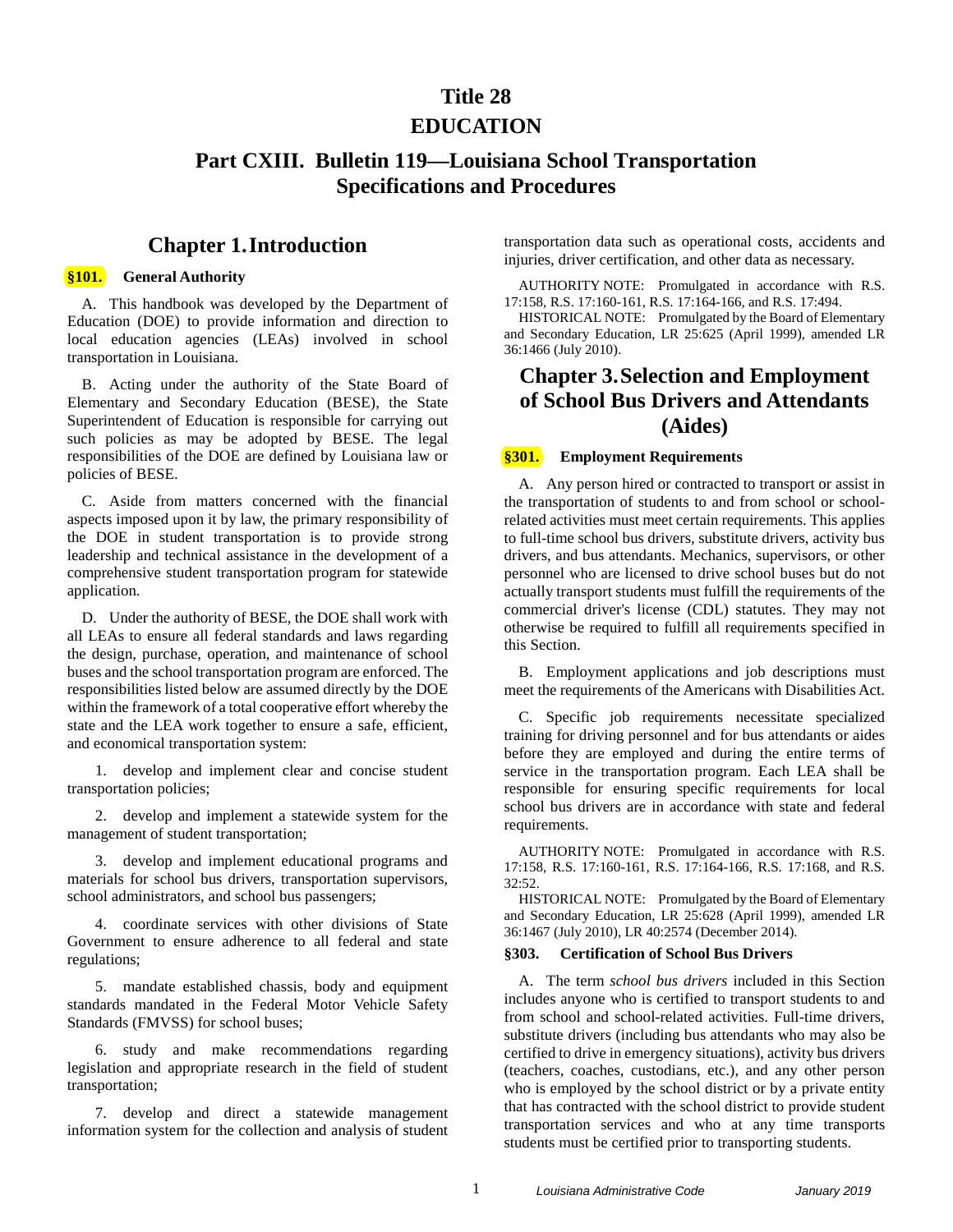#### B. Initial and Annual Certification

1. Initial certification of new applicants and annual certification of existing school bus drivers must be conducted by LEAs on all full-time and substitute school bus drivers. Documentation of those components required for initial certification must be verified and kept on file for all school bus drivers each year.

C. The following requirements are minimum requirements for certification of all school bus drivers in Louisiana; however, LEAs may establish additional criteria for driving personnel and/or bus attendants.

1. Drivers must be 21 years of age or older.

2. Initial applicants must undergo a criminal record check, including finger printing, as described in R.S. 17:15 and R.S. 15:587.1

3. All drivers must have a current and acceptable driving record verified by the Department of Public Safety and Corrections, Office of Motor Vehicles as required by R.S. 17:491.1, verified by the LEAs transportation supervisor, and maintained in the driver's permanent record. Additionally, these drivers must report moving violation convictions in accordance with CDL requirements.

a. No driver or applicant shall be employed as a school bus driver if within the past five years, he/she has been convicted of, or has forfeited a bond on, any charge of:

i. DUI, possession, distribution, or use of a controlled dangerous substance, as defined by R.S. 40:963 et seq.;

ii. leaving the scene of an accident involving an injury or fatality; or

iii. any felony involving the use of a motor vehicle.

4. Drivers must have a commercial driver's license (CDL) issued by the state of residence, which includes a Passenger (P) and School Bus (S) endorsement. Airbrake authorization may also be required.

5. Drivers must pass a physical and eye examination meeting current CDL requirements annually. A copy of the examination record must be filed with the LEA transportation office before the beginning of each school year. More extensive and/or more frequent exams may be required by the LEA, Head Start or private employer. All school bus drivers must be certified as having normal use of both hands, both arms, both feet, both legs and must possess normal or corrected vision of 20/40 in both eyes, with a field of vision of at least 150 degrees. They must have corrected or normal hearing, be free of communicable disease and of mental, emotion or functional disorders.

a. After a heart attack or other serious illness, a certificate of health and permission to return to work from a licensed physician must be presented and filed with the transportation office and maintained in the driver's record. Local school boards may require such certification, as well as all annual physical examinations, to be approved by boardappointed physicians, who also may be required to meet

requirements of the Federal Motor Carrier Safety Administration.

6. Drivers must pass initial drug and alcohol screening requirements and United States Department of Transportation-directed random testing, as specified by the Federal Motor Carrier Safety Administration. More stringent requirements may be imposed by individual LEAs and/or private contractors.

7. Initial applicants must complete the following preservice instruction requirements.

a. Each LEA must provide services for applicants to meet the minimum requirements for certification prior to transporting students on a school bus as outlined in the *Louisiana School Bus Operator Training* manual promulgated by the DOE.

b. Initial applicants must complete the 44-hour preservice phase of the school bus driver training program which includes 30 hours of pre-service instruction provided by a DOE-certified school bus operator instructor, four hours of vehicle familiarization, and 10 hours of on-the-bus training.

8. Annual or bi-annual in-service training for continued certification of school bus drivers must be conducted by the LEA. School bus drivers, including substitute drivers and activity drivers, must complete eight hours of in-service training within a two-year period. The eight hours of training may be provided in four hour annual in-service training opportunities each year.

D. Documentation of certification of school bus drivers must be maintained by the LEA.

AUTHORITY NOTE: Promulgated in accordance with R.S. 17:158, R.S. 17:160-161, R.S. 17:164-166, R.S. 17:492, and 17:493.

HISTORICAL NOTE: Promulgated by the Board of Elementary and Secondary Education, LR 25:628 (April 1999), amended LR 36:1467 (July 2010), LR 37:2122 (July 2011), LR 38:749 (March 2012), LR 39:80 (January 2013), LR 40:2516 (December 2014).

#### <span id="page-3-0"></span>**§305. Bus Attendants (Aides)**

A. Bus attendants must be assigned on all school buses as required by the Individualized Educational Plan (IEP). Bus attendants must be physically and emotionally able to assist the bus driver in all activities required to safely transport the student with special needs.

B. LEAs must determine selection criteria for bus attendants. Consideration must be given to annual physical examinations, pre-service and bi-annual in-service training, and transporting students with special needs. The attendant *may* be certified to drive commercially. In the event the attendant is certified to drive commercially, all minimum requirements for school bus drivers must be followed.

AUTHORITY NOTE: Promulgated in accordance with R.S. 17:158, R.S. 17:160-161, R.S. 17:164-166.

HISTORICAL NOTE: Promulgated by the Board of Elementary and Secondary Education, LR 25:629 (April 1999), amended LR 36:1467 (July 2010).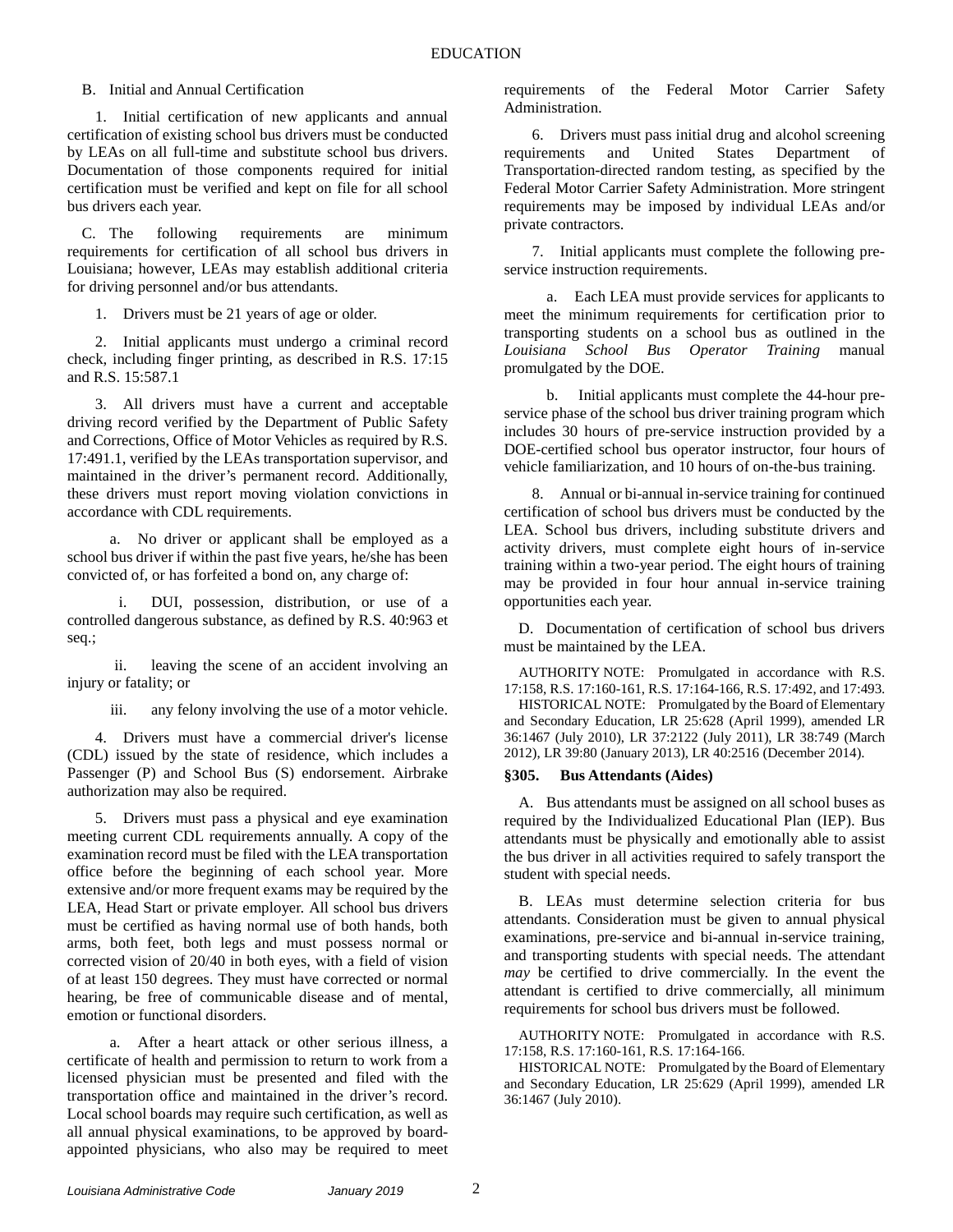#### <span id="page-4-0"></span>**§307. Retaining School Bus Drivers**

A. LEAs must enforce the Federal Motor Carrier Safety Act of 1986, Part 383. All school bus drivers must meet the qualifications and guidelines set forth in the Act as follows.

1. School bus drivers shall possess only one valid driver's license issued by their state or jurisdiction of domicile. LEAs shall not knowingly use a driver who has more than one license or whose license is suspended, revoked, or cancelled, or is disqualified from driving. Violation of this requirement may result in civil or criminal penalties.

2. School bus drivers receiving suspension, revocation, cancellation, loss of privilege disqualification and/or right to operate a commercial motor vehicle by any state of jurisdiction, shall notify the school district before the end of the business day following the day the employee received the notice.

3. School bus drivers convicted of violating a state or local motor vehicle traffic law (other than parking violations), in any type of motor vehicle, must notify the LEA within 30 days of conviction.

B. School bus drivers violating Subpart B, License Requirements, and/or Subpart C, Notification Requirements, may be subject to fines and criminal penalties as stated in the Act.

C. The LEA must develop policies that require immediate action when a school bus driver violates any requirements of Part 383 of the Federal Motor Carrier Safety Act regulations.

1. School bus drivers must acknowledge that they understand the requirements of the Act and attest that driving and licensing information is correct.

2. Drivers must complete the Employer Notification Form and submit it to the district office when receiving suspension, revocation, cancellation, loss of privilege, disqualification, and/or right to operate a motor vehicle.

D. Effective January 1, 2011, and thereafter, in accordance with the terms of R.S. 17:491.3 and 3996(B)(24), a school bus operator shall report his arrest for a violation of any law or ordinance that prohibits operating a vehicle while under the influence of alcohol or any abused substance or controlled dangerous substance.

E. The report shall be made by the operator to a person or persons as specified by the governing authority of the school in rules and regulations required by this Section. Such report shall be made within 24 hours of the arrest or prior to the operator next reporting for his work assignment as a school bus operator, whichever time period is shorter. Such report shall be made by the school bus operator regardless of who owns or leases the vehicle being driven by the operator at the time of the offense for which he was arrested and regardless of whether the operator was performing an official duty or responsibility as a school bus operator at the time of the offense.

F. The required report shall apply to an arrest occurring after December 31, 2010.

1. A school bus operator who fails to comply with the provisions of this Section shall be terminated by the governing authority employing the operator if such operator is serving a probationary term of employment or if the provisions of law relative to probation and tenure of bus operators are not applicable to the operator.

2. A school bus operator employed by a city, parish, or other local public school board who is a regular and permanent employee of the board shall be subject to removal for failure to comply with the provisions of this Section. Written and signed charges alleging such failure shall be brought against the bus operator.

G. The governing authority of each public elementary or secondary school shall adopt rules, regulations, and procedures necessary to administer these provisions. Such rules, regulations, and procedures shall be consistent with these provisions.

H. For the purposes of this Section, *school bus operator* or *school bus driver* means any employee of a city, parish, or other local public school board or other governing authority of a public elementary or secondary school whose duty it is to transport students in any school bus or activity bus to and from a school approved by the state Board of Elementary and Secondary Education or to and from any school-related activity.

AUTHORITY NOTE: Promulgated in accordance with R.S. 17:158, R.S. 17:160-161, R.S. 17:164-166, and R.S. 17:493

HISTORICAL NOTE: Promulgated by the Board of Elementary and Secondary Education, LR 25:642 (April 1999), amended LR 36:1468 (July 2010), LR 37:2122 (July 2011), LR 38:749 (March 2012), LR 39:80 (January 2013).

#### <span id="page-4-1"></span>**§309. Tenure and Termination of Bus Drivers**

A. A permanent school bus operator will not be removed from his position except upon:

1. written and signed charges of willful neglect of duty;

- 2. incompetence;
- 3. immorality;
- 4. intoxication while on duty;

5. failure to comply with the reporting requirements of R.S. 17:491.3 relative to being arrested for one or more specified offenses;

6. physical inability to perform duties;

7. failure to keep the school bus in a safe, comfortable, and practical operating condition; or

8. being a member of or contributing to any group, organization, movement or corporation that is prohibited by law or enjoined from operating in the state of Louisiana, and then only if furnished with a copy of such written charges and given the opportunity to respond.

B. School bus operators starting employment with a school system on July 1, 2012, or thereafter are not eligible for tenure and may be removed from their position as provided by the personnel policy of the employing school board.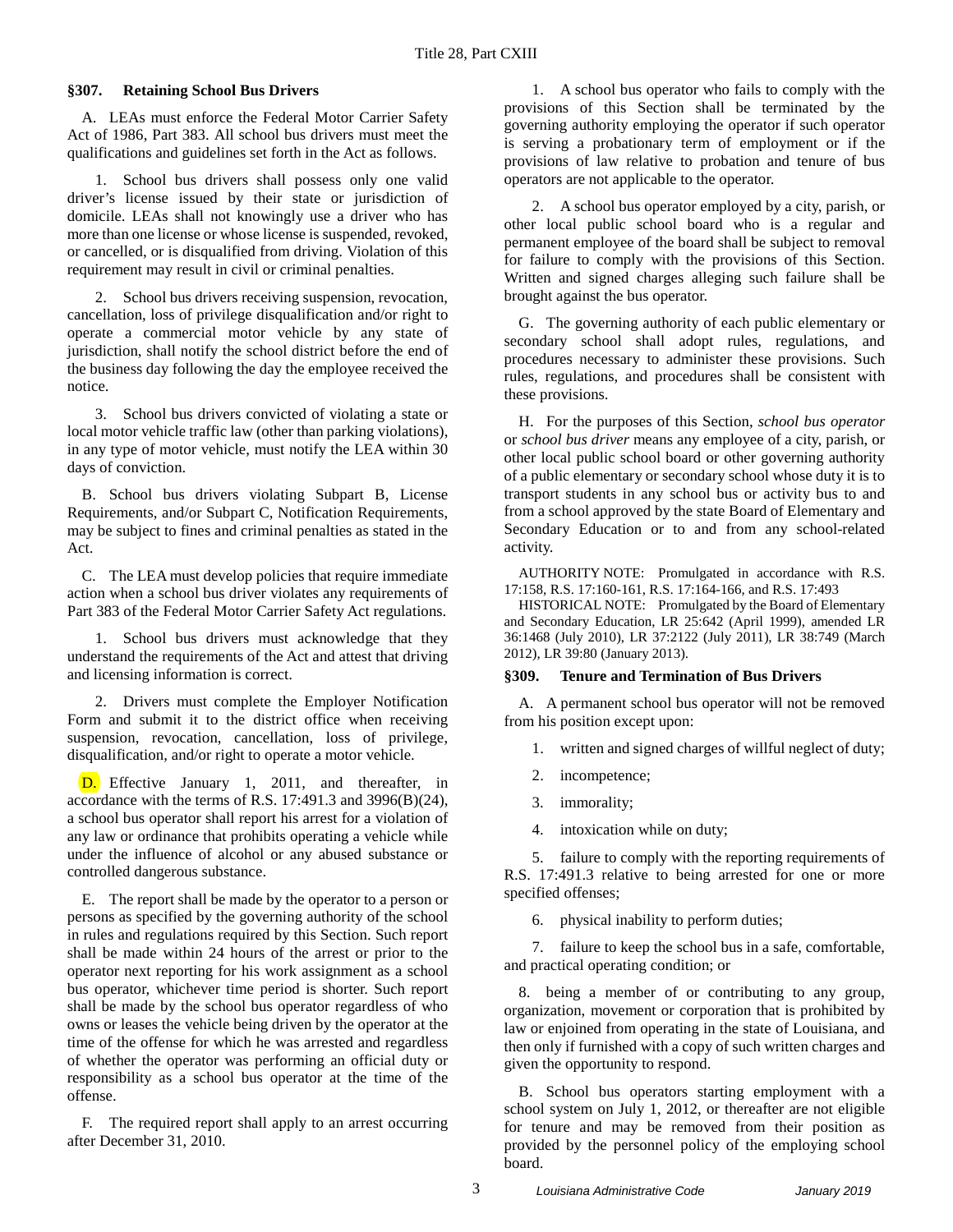C. The procedure for removal of any permanent school bus operator shall be in accordance with R.S. 17:493.

AUTHORITY NOTE: Promulgated in accordance with R.S. 17:6, 17:158, 17:160-161, 17:164-166, 17:492, and 17:493.

HISTORICAL NOTE: Promulgated by the Board of Elementary and Secondary Education, LR 25:630 (April 1999), amended LR 36:1468 (July 2010), LR 39:80 (January 2013), LR 45:35 (January 2019).

## <span id="page-5-0"></span>**Chapter 5.Instructional Program for School Bus Drivers**

#### <span id="page-5-1"></span>**§501. Driver Training Program**

A. The application of federal and state minimum safety standards for school buses has been determined to improve the safety of passengers riding school buses within the state. Emphasis in driver training programs has reduced the school bus accident rate in which the school bus driver is at fault. The driver training program must continue to offer a means of educating drivers in safe, economical, and efficient school transportation operations.

B. LEAs, as well as the DOE, shall cooperate in designing and implementing training programs that will continue to develop the driver's potential for safe, accident-free driving.

C. LEAs are authorized to design specific course content for two distinct categories of drivers:

1. full-time and substitute bus drivers who transport students on daily routes to and from school; and

2. activity bus drivers who transport students occasionally to and from school-related activities (athletic events, parades, field trips, etc.).

D. LEAs must ensure that all school bus drivers, including any school board employee who drives a bus on an occasional basis to transport students to and from school activities and any person who is employed by a private entity that has contracted with the school district to provide student transportation services, have attended in-service training not less frequently than once every other school year.

E. Two types of driver training make up the *Louisiana School Bus Operator Training*. Each LEA must provide preservice and in-service training for drivers.

1. Pre-service training is designed to develop minimum skills in driver applicants.

2. In-service training is designed to improve skills, attitudes and knowledge of all who drive school buses in the state.

F. In order to ensure safe operation from the onset, all driver trainees must complete the 44-hour pre-service phase of the school bus driver training program. Pre-service certification of school bus drivers shall be through successful completion of the Louisiana School Bus Operator Training course conducted by a certified trainer.

G. Under special circumstances some drivers may be exempted from part of the required training. Examples of exemptions are segments of curriculum regarding:

1. student management and discipline procedures for certified teachers;

2. first aid for first aid teachers;

3. vehicle maintenance for school bus mechanics;

4. transporting students with disabilities; and

5. daily loading/unloading procedures for activity bus drivers.

H. Evaluation of Private Provider Curricula. Curricula developed by private providers for training Louisiana school bus drivers must be submitted to the DOE prior to use for training pre-service drivers. The criteria below will be used by reviewers to evaluate curricula submitted to the DOE for consideration.

1. Does the curriculum include training and topics required in Bulletin 119?

2. Does the curriculum incorporate applicable *Louisiana Revised Statutes* and BESE policies and procedures detailed in Bulletin 119 or other sources?

3. Does the curriculum content conflict with *Louisiana Revised Statutes* and BESE policies and procedures detailed in Bulletin 119 or other sources?

4. Does the curriculum content adhere to specifications in R.S. 17:164 or with best practices, as described in the National Congress on School Transportation publication *Specifications and Procedures*?

5. Does the curriculum adhere to applicable federal motor vehicle safety standards for school buses, as promulgated by the National Highway Traffic Safety Administration of the U.S. Department of Transportation?

6. Does the curriculum comply with regulations for drivers of commercial motor vehicles, as promulgated by the Federal Motor Carrier Safety Administration of the U.S. Department of Transportation?

7. Is the curriculum appropriate for new trainees with limited driving experience in operating commercial motor vehicles?

8. Are reproducibles or other training materials available for use as handouts for participants?

I. Training and Certification of Private Providers

1. Private providers who wish to conduct pre-service training of Louisiana school bus drivers must comply with the requirement that all school bus drivers in Louisiana receive pre-service certification by successfully completing the Louisiana school bus operator training course conducted by DOE-certified trainers.

2. The DOE will certify qualified private providers to deliver required training to Louisiana bus drivers, provided the curriculum includes the training topics prescribed by the DOE. Private providers' trainers must attend and complete the DOE instructor program after the provider's curriculum has been evaluated and approved.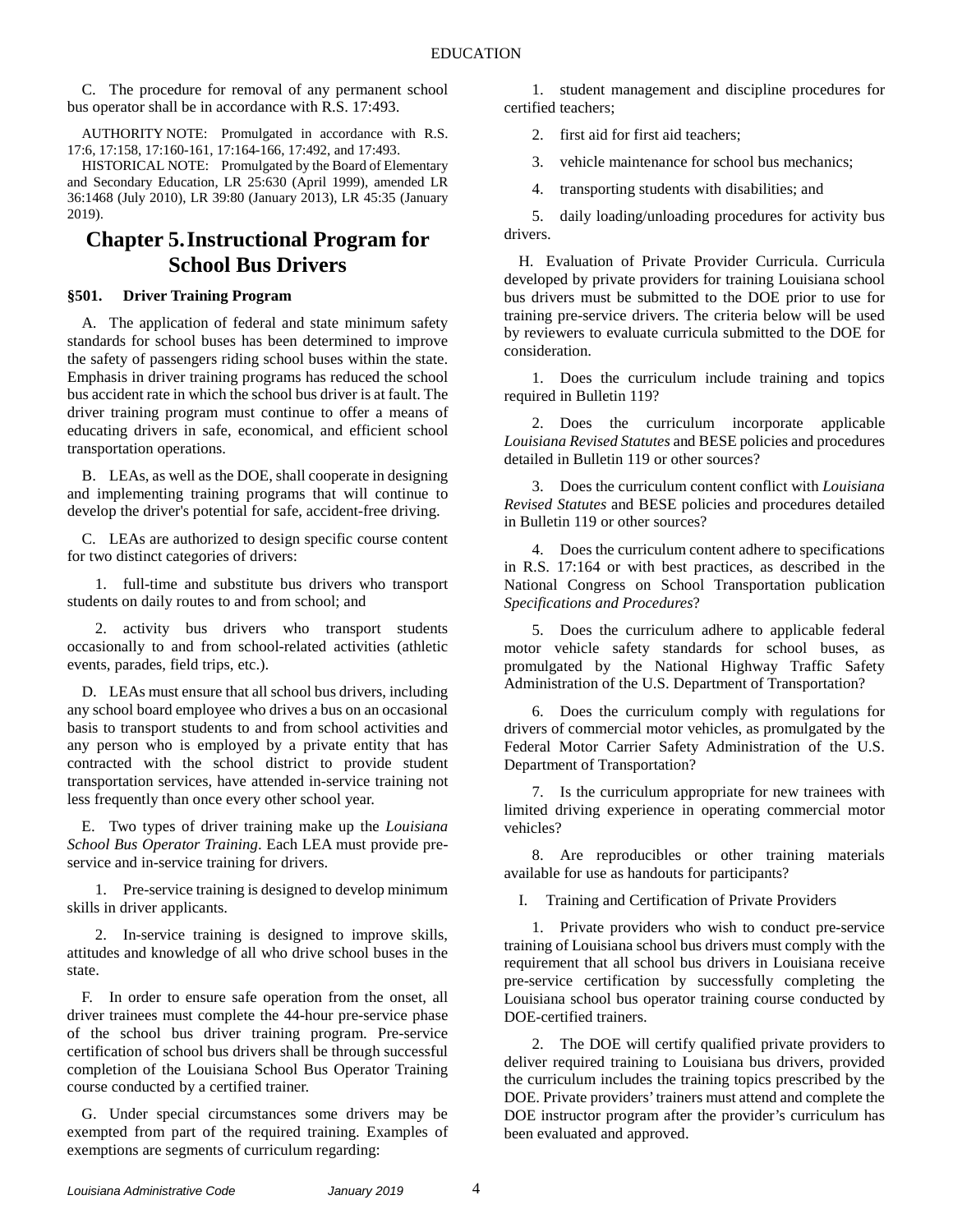J. Drivers who become certified within a year after preservice training do not have to complete additional in-service training that same school year unless so required by the LEA.

K. Exemptions based on verification of previously completed courses or job-related experiences are approved at the discretion of the LEA.

L. The required 44 hours of pre-service training shall consist of the following three phases and are described in the subsequent Section:

1. classroom instruction (30 hours);

2. vehicle familiarization and operation (behind the wheel) training (4 hours); and

3. on-the-bus training (10 hours).

AUTHORITY NOTE: Promulgated in accordance with R.S. 17:158, R.S. 17:160-161, and R.S. 17:164-166.

HISTORICAL NOTE: Promulgated by the Board of Elementary and Secondary Education, LR 25:630 (April 1999), amended LR 36:1468 (July 2010), LR 37:2122 (July 2011), LR 38:749 (March 2012), LR 42:230 (February 2016).

#### <span id="page-6-0"></span>**§503. Pre-service Training**

A. Classroom Instruction. The *Louisiana School Bus Operator Training* manual requires a minimum of 30 hours of pre-service instruction.

1. Unless exemptions are authorized in accordance with the preceding section, pre-service classroom instruction must include instruction in the following courses:

a. First Aid Course (any approved first aid course)―4-8 hours;

b. Drug/Alcohol Awareness Policy and Testing Procedures―2 hours;

c. National Safety Council Bus Driver Defensive Driving Course, ("Coaching the School Bus Driver")―6-8 hours;

d. appropriate units of DOE School Bus Driver Instructional Program―6-8 hours;

e. Assertive Discipline/Passenger Management―1- 2 hours;

f. Transporting Students with Disabilities―1-2 hours;

g. applicable federal and state laws and regulations, local ordinances, state and local policies governing school bus transportation―2-4 hours;

h. state and local reporting procedures—2 hours.

2. Additional classroom instruction may include the following topics:

a. Drug Abuse Prevention Awareness;

b. Recognizing and Reporting Child Abuse;

c. Preventive Maintenance;

d. Commercial Driver's License (CDL) Pre-Test Training;

e. special activity trip requirements; and

f. other topics approved by the DOE.

B. Vehicle Familiarization and Operation Training (4 hours)

1. Prior to certification as a school bus driver, applicants must complete a minimum of four hours of vehicle familiarization and operation training (behind-the-wheel).

2. This instruction must be conducted in the type of vehicle(s) the applicant will drive and should cover at least the following operational topics:

a. pre-trip, enroute, and post-trip inspection procedures;

b. starting, stopping, and turning procedures;

c. proper use of school bus signals;

d. proper backing procedures;

e. loading and unloading students;

f. emergency procedures, including emergency evacuation;

g. procedure at railroad crossings; and

h. student safety instruction.

C. On-the-Bus Training. Prior to certification as a school bus driver, applicants must complete a minimum of 10 hours of driving a school bus. This phase of the training cycle is designed to introduce the driver to the actual school bus driving task. Additional training on-the-bus training may be required as determined by the supervisor of transportation. Supervised on-the-bus training should include, but need not be limited to, the following:

1. observe regular driver―2 hours;

- 2. drive empty bus―2 hours;
- 3. drive loaded bus―6 hours.

AUTHORITY NOTE: Promulgated in accordance with R.S. 17:158, R.S. 17:160-161, R.S. 17:164-166.

HISTORICAL NOTE: Promulgated by the Board of Elementary and Secondary Education, LR 25:631 (April 1999), amended LR 36:1469 (July 2010), LR 37:2123 (July 2011).

#### <span id="page-6-1"></span>**§505. In-service Training**

A. In-service training, which is designed to improve the driver's skills, attitude and knowledge, is a vital part of the total school bus safety effort. To maintain certification, all certified school bus drivers must complete a minimum of eight hours of in-service training within a two-year period; however, annual in-service training is encouraged. (The required eight hours may be divided into two annual four-hour blocks, if so desired by the local transportation supervisor.)

B. Bus driver participation in in-service training sessions is mandatory for the driver to maintain certification. Training topics should be selected from the following courses based on the needs of the LEA:

1. appropriate units of the Louisiana School Bus Driver Instructional Program;

5 *Louisiana Administrative Code January 2019*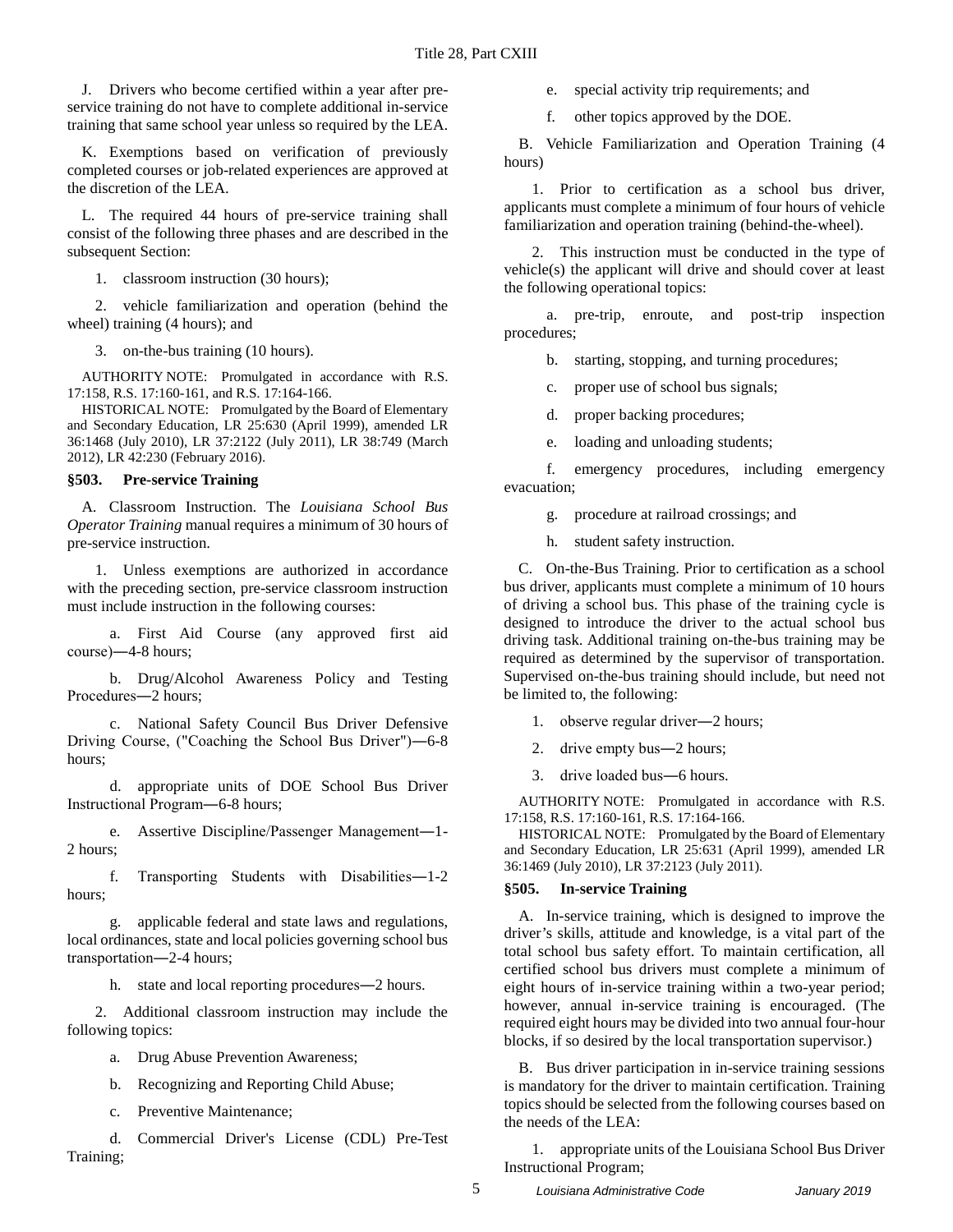2. National Safety Council Defensive Driving Course: *Coaching the School Bus Driver*;

3. approved first aid course with emphasis on activities designed to meet school bus drivers' needs;

- 4. assertive discipline/passenger management training;
- 5. drug abuse prevention awareness training;
- 6. transporting students with disabilities;
- 7. recognizing and reporting child abuse;
- 8. commercial driver's license (CDL) training;
- 9. special activity trip requirements; and
- 10. other topics approved by the DOE.

AUTHORITY NOTE: Promulgated in accordance with R.S. 17:158, R.S. 17:160-161, R.S. 17:164-166.

HISTORICAL NOTE: Promulgated by the Board of Elementary and Secondary Education, LR 25:631 (April 1999), amended LR 36:1469 (July 2010).

#### <span id="page-7-0"></span>**§507. Remedial Training**

A. School bus drivers may require remedial training if their performance does not meet standards set by state and local policy. Remedial training should be designed to improve specific areas of performance.

B. Additional training by the LEA in all phases of student transportation operations is encouraged.

AUTHORITY NOTE: Promulgated in accordance with R.S. 17:158, R.S. 17:160-161, R.S. 17:164-166.

HISTORICAL NOTE: Promulgated by the Board of Elementary and Secondary Education, LR 25:631 (April 1999), amended LR 36:1470 (July 2010).

## <span id="page-7-1"></span>**Chapter 7.Vehicle Inspection and Maintenance**

#### <span id="page-7-2"></span>**§701. Inspection and Maintenance**

A. Proper maintenance of student transportation vehicles is vital for a safe, efficient, and economical transportation program. Student transportation vehicles include district owned school buses, independently owned school buses, or other approved vehicles used for transporting students to and from school and school-related activities. Each LEA shall adhere to the following procedures.

1. All student transportation vehicles must be maintained in safe operating condition through a systematic preventive maintenance program.

2. All student transportation vehicles must be inspected during the months of June, July, or August and certified as safe by the appropriate authority prior to the beginning of each school session. Re-inspection or more frequent inspections of vehicles may be made at the discretion of the LEA.

3. All student transportation vehicles must be inspected by an approved Commercial Motor Vehicle Inspection Station during December, January, or February of each school year. Re-inspection or more frequent inspections of vehicles may be made at the discretion of the LEA.

4. Accurate maintenance records must be kept for each school vehicle.

5. Student transportation vehicle drivers must conduct pre-trip inspections before beginning each trip, whether morning, mid-day or afternoon. Inspections must include all items required by the current CDL statutes.

6. Any defects or deficiencies in the areas listed above that may affect the safety of the vehicle's operation or result in its mechanical breakdowns must be reported verbally and in writing to the local transportation office and approval must be granted to continue operation of the vehicle.

7. A pre-trip inspection checklist designed by the LEA must be completed by drivers of all student transportation vehicles and maintained in the vehicle until it is filed with the local transportation office. Included in the pre-trip check should be an inventory of required documents: commercial driver's license, Department of Transportation physical verification, proof of vehicle insurance, copy of vehicle registration, student roster, seating chart, route description and stop locations (for daily routes), emergency telephone numbers, accident report forms, etc.

8. A written report shall be made at the completion of each trip or tour of duty regarding any defect, deficiency, malfunction or questionable performance of a student transportation vehicle.

9. A trip inspection must be conducted after each trip or individual run to check for passengers, equipment, medication, etc., that may have been left on the bus.

10. LEAs shall develop and provide pre-trip and posttrip inspection report forms to all school bus drivers and develop a system for collection and evaluation of the data.

AUTHORITY NOTE: Promulgated in accordance with R.S. 17:158, R.S. 17:160-161, R.S. 17:164-166.

HISTORICAL NOTE: Promulgated by the Board of Elementary and Secondary Education, LR 25:835 (May 1999), amended LR 36:1470 (July 2010), LR 37:2123 (July 2011).

### **Chapter 9.Vehicle Operation**

#### <span id="page-7-4"></span><span id="page-7-3"></span>**§901. Specific Procedures**

A. Specific procedures have been developed to ensure the highest possible degree of safety for school bus drivers and their passengers. All school bus drivers must be focused on safe operation of the vehicle. In addition to state and federal regulations, the school bus operation policies for each LEA must be in compliance with the Highway Safety Program Guideline No. 17, *Pupil Transportation Safety.*

AUTHORITY NOTE: Promulgated in accordance with R.S. 17:158, R.S. 17:160-161, R.S. 17:164-166.

HISTORICAL NOTE: Promulgated by the Board of Elementary and Secondary Education, LR 25:835 (May 1999), amended LR 36:1470 (July 2010).

#### <span id="page-7-5"></span>**§903. Loading and Unloading**

#### A. Warning Signals

1. As required in R.S. 32:80 and R.S. 32:318, amber and red flashing warning signals must be used for student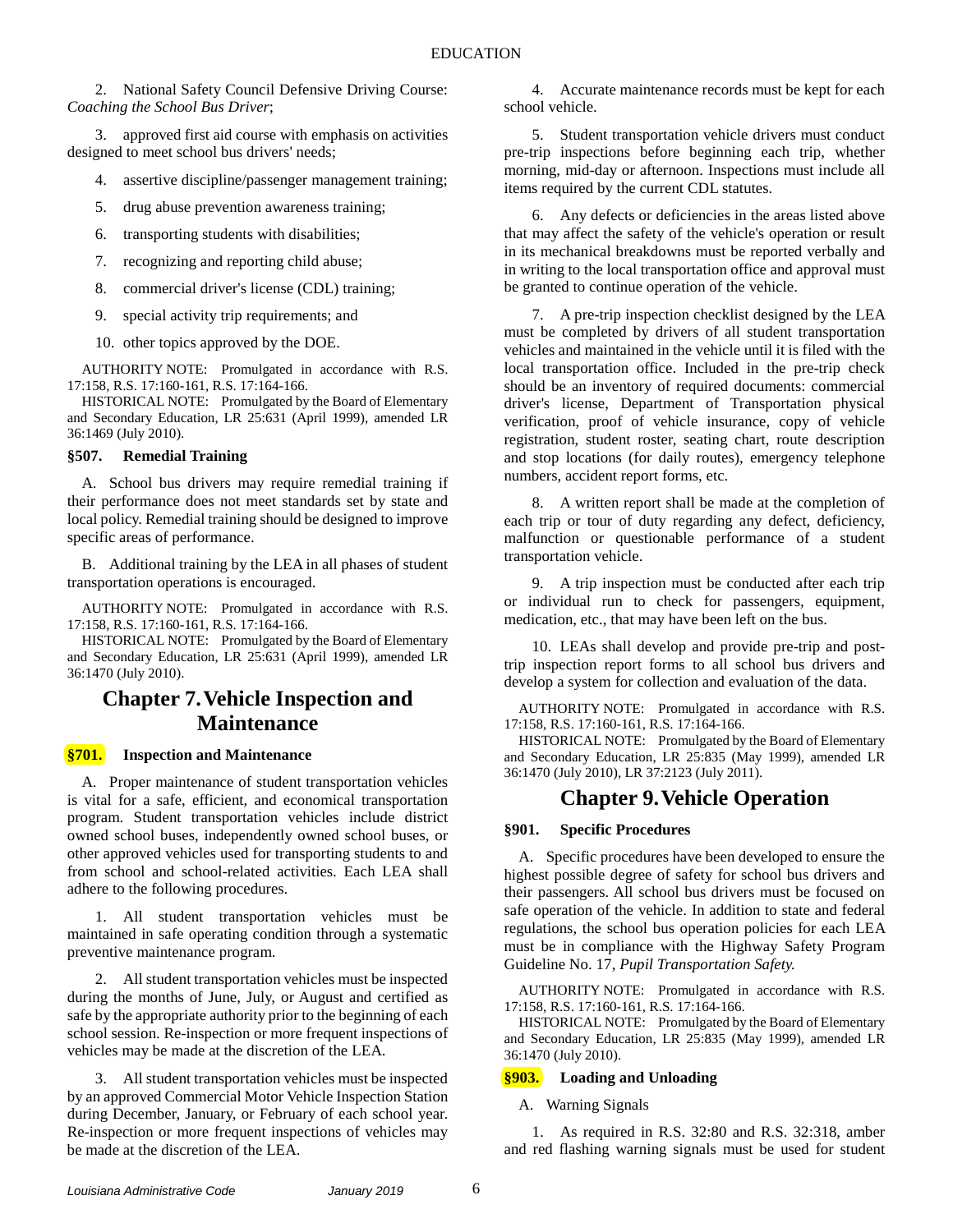loading and unloading. At no other time are these lights to be used.

2. Amber and red Eight-Light Flashing Warning System. For buses equipped with a amber and red eight-light flashing warning system, drivers must activate the amber flashing lights at least 100 feet but not more than 500 feet before coming to a stop. Red flashing warning lights must be activated when the bus is stopped and must continue flashing while children board, alight, and/or cross roadways.

B. Locations

1. It is the bus driver's responsibility to select a safe stopping point within LEA guidelines for students to load and unload from the school bus, even if this requires students to walk a distance.

2. Students shall be loaded or unloaded on a shoulder unless the LEA determines that loading or unloading on a shoulder is less safe for the student. If there is no shoulder or if the shoulder is determined to be less safe, a bus driver may load or unload a student while the bus is in a lane of traffic but only if the bus is in the lane farthest to the right side of the road so that there is not a lane of traffic between the bus and the right-side curb or other edge of the road.

3. A driver shall not load or unload a student in a location on a divided highway such that a student, in order to walk between the bus and his home or school, would be required to cross a roadway of the highway on which traffic is not controlled by the visual signals on the school bus.

4. Buses shall not stop within intersections to pick up or discharge students.

5. The school bus shall not be operated on school grounds except to pick up and discharge students or during student safety instruction exercises, but then only when students are carefully supervised.

C. Operations: Preparing to Safely Load or Unload Students

1. The bus driver must activate stop arms after the bus has stopped and before students are permitted to board or alight from the bus. When traveling on undivided roadways, the Louisiana "School Bus Stop Law" (R.S. 32:80) requires drivers of vehicles meeting or overtaking school buses stopped on a highway for the purpose of loading or unloading students to stop the vehicle not less than 30 feet from the school bus when flashing warning lights and stop arms have been activated and to remain stopped until the signals have been deactivated and the bus has resumed motion. (Bus drivers must deactivate signals before resuming motion.)

2. The bus driver must ascertain that traffic has stopped and only then open the door for entrance or exit of students.

3. The bus driver assumes a position behind the wheel before the first student boards and remains seated until the last student is discharged, except for approved loading and unloading of students with disabilities, emergencies, and securing pre-school students into occupant restraints.

4. Emergency doors shall not be used for routine student loading and unloading.

#### D. Operations: Safe Loading and Unloading Students

1. As the bus approaches a bus stop for student unloading, all students must remain seated until the bus comes to a complete stop and the bus driver has determined that it is safe for students to walk to the front of the bus and to exit.

2. The bus driver should be especially watchful for clothing, book bags, knapsacks, or other carry-on items that can be caught in the handrail or the bus door, thereby possibly causing student injury. The bus driver should always scan the area around the bus door before placing the bus in motion at bus stops.

3. The bus driver must allow all passengers to reach their respective seats before placing the bus in motion after passengers have boarded the bus.

4. Before crossing to the opposite side of the road, students must walk 10 to 15 feet in front of the bus on the shoulder of the roadway, checking the traffic, and then crossing when it is safe to do so. At no time should students be permitted to cross the road behind the school bus. Students who must walk parallel to the bus should walk approximately 10 feet from the side of the bus where space permits. Where space does not permit such a distance, the bus driver must determine that students are clear of the bus before setting the bus in motion.

AUTHORITY NOTE: Promulgated in accordance with R.S. 17:158, R.S. 17:160-161, R.S. 17:164-166, R.S .32:80, and R.S. 32:318.

HISTORICAL NOTE: Promulgated by the Board of Elementary and Secondary Education, LR 25:835 (May 1999), amended LR 25:2169 (November 1999), LR 36:1470 (July 2010), LR 37:2123 (July 2011), LR 42:231 (February 2016).

#### <span id="page-8-0"></span>**§905. Crossing Railroad Tracks**

A. Railroad Crossings: Stopping Requirements

1. The driver of any school bus, with or without students, shall come to a complete stop no closer than 15 feet but within 50 feet of the rail nearest the front of the bus.

2. Drivers making stops for railroad crossings shall observe traffic. Bus speed shall be reduced far enough in advance of the stop to avoid trapping other motorists in panic stops or rear-end collisions with the bus. On multiple lane roadways, the bus should stop in the right lane whenever possible.

3. During wet, stormy, or foggy weather, before placing part of the bus on the tracks, the bus driver must know that the crossing can be made safely. Any use of flares or warning signals must be taken as an additional warning of danger.

4. Turn signal lights may be operated in their hazard mode except when prohibited by state statute or local regulation. Except for hazard lights and brake lights, no other school bus signals will be activated for the railroad crossing.

5. When any school bus must stop for any railroad track at grade, all students must be silent until the crossing is completed.

6. After a train has passed the crossing on multiple tracks, the bus driver shall not drive the bus onto any track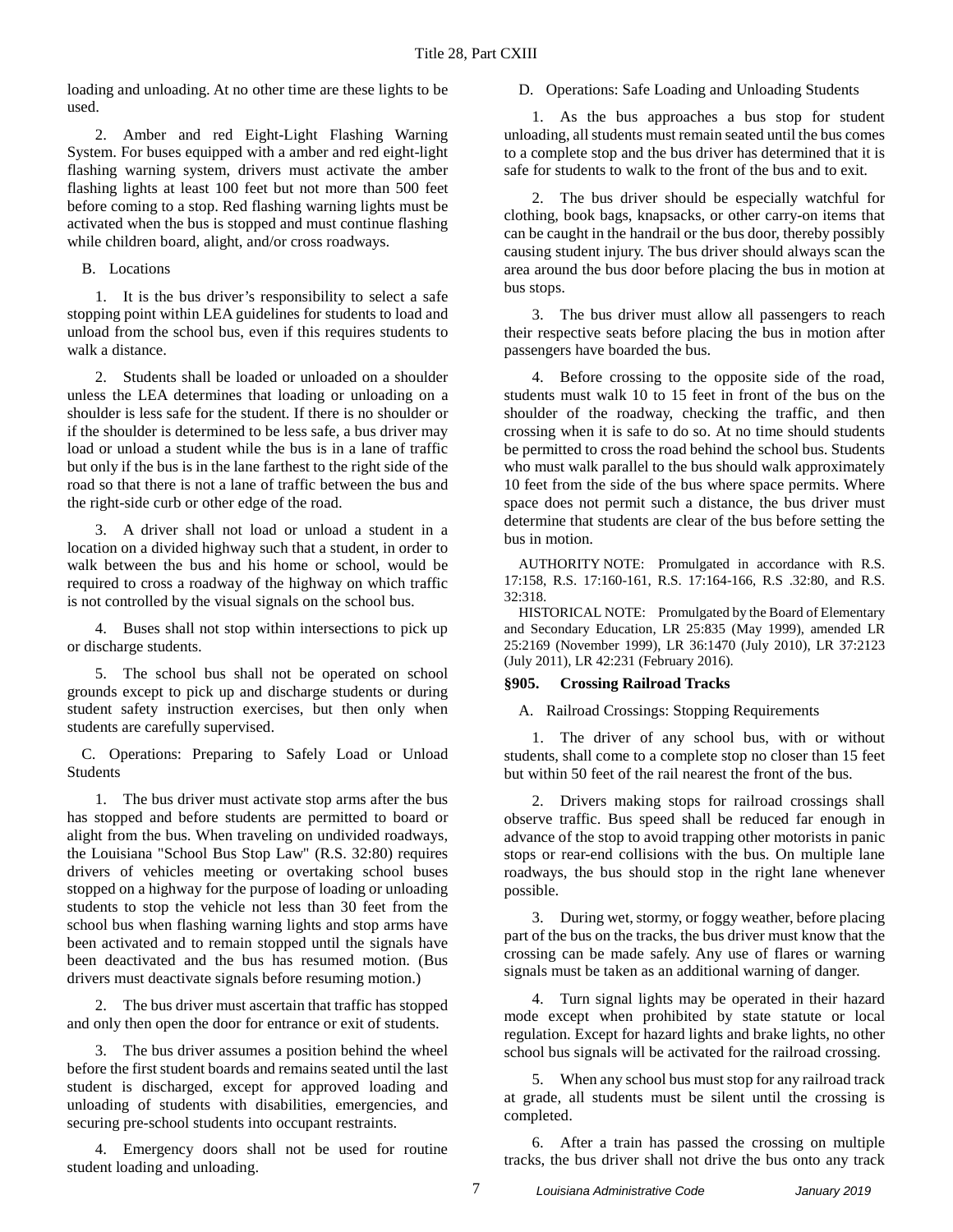until the driver is certain that no other train (possibly hidden by the first train) is approaching on an adjacent track.

B. Railroad Crossings with Traffic Signals: Requirements

1. The driver of a school bus that has stopped at any railroad track or tracks at which any crossing gate or barrier is closed or is being opened or closed, and flashing red lights and/or bells have been activated shall not proceed across such tracks unless by authorization from a law enforcement officer. If a flagman is provided by the railroad, movement over the crossing shall be under his direction.

2. At crossings controlled by traffic signals, the bus driver shall obey the traffic signals.

C. Railroad Crossings: Procedures for Crossing

1. When the bus has stopped, the driver shall fully open the service door, listen and look in both directions along the track or tracks for approaching engines, trains or train cars.

2. For improved vision and hearing, the window at the driver's left and the service door should be opened, and all noisy equipment (radios, fans, etc.) should be turned off and should remain turned off until the bus has safely cleared the crossing.

3. If the view of the tracks is obstructed for 1,000 feet or less in either direction, no portion of the bus may be driven onto the tracks until the driver has made certain that no train is approaching. Although railroad signals may indicate the tracks are clear, the driver must develop and use visual and auditory senses to determine whether or not it is safe to proceed.

4. The bus driver must never accept a lack of movement as an indication that the railroad signal is working or is out of order. A bus driver must always consider a railroad grade crossing as conclusive warning of danger and shall not cross the track until the bus driver has determined that no train is approaching.

5. The school bus driver shall always drive across the tracks in an appropriate low gear and not change gears while crossing the tracks.

AUTHORITY NOTE: Promulgated in accordance with R.S. 17:158, R.S. 17:160-161, R.S. 17:164-166, R.S. 32:80, R.S. 32:171, R.S. 32:173.1, and R.S. 32:174.

HISTORICAL NOTE: Promulgated by the Board of Elementary and Secondary Education, LR 25:835 (May 1999), amended LR 25:2169 (November 1999), LR 36:1471 (July 2010), LR 37:2123 (July 2011).

#### <span id="page-9-0"></span>**§907. Intersections, Turns, Driving Speeds, and Interstate Driving**

A. Intersections

1. Use only brake lights as signals when coming to a stop.

2. For buses equipped with standard transmissions, place the gearshift in neutral while waiting for the traffic to clear or for the traffic light to change to green.

3. Use the hand ("parking") brake if on a grade to prevent rolling backward or forward.

4. School buses shall not stop within intersections to pick up or to discharge students.

B. Turns

1. Always activate turn signals at least 100 feet before beginning the turning maneuver.

2. Keep the bus as far right as possible for right turns to prevent other vehicles from passing on the right of the bus.

3. For left turns, keep the bus as close to the center line as possible. If two left turn lanes are designated, stay in the outside lane if possible to provide better visibility and a wider turning area.

4. Keep front wheels pointing forward until it is safe to make the turn. This will help to prevent the bus from being knocked into oncoming traffic in the event of a rear-end collision.

C. Driving Speeds

1. School buses must not be driven faster than 55 mph on highways, and no faster than legal speeds on city streets, in school zones, etc.

2. The maximum speed for school buses shall be 35 miles per hour under conditions that require frequent stops to receive and discharge students when the posted speed is 35 miles per hour or greater.

D. Interstate Driving

1. School buses must use the right lane except for passing, for exiting to the left, or for hazardous conditions.

2. At no time shall a school bus be operated in excess of 55 miles per hour, including interstate highway travel.

AUTHORITY NOTE: Promulgated in accordance with R.S. 17:158, R.S. 17:160-161, R.S. 17:164-166, and R.S. 32:62.

HISTORICAL NOTE: Promulgated by the Board of Elementary and Secondary Education, LR 25:835 (May 1999), amended LR 25:2169 (November 1999), LR 36:1472 (July 2010), LR 37:3204 (November 2011), LR 42:231 (February 2016).

#### <span id="page-9-1"></span>**§909. Use of Cell Phones**

A. No person shall engage in a call on a cellular radio telecommunication device while driving a school bus except in emergency situations.

B. A cellular radio telecommunication device is defined as a device capable of sending or receiving telephone communications without an access line for service and which requires the operation to dial numbers manually or by voice recognitions. It does not include citizens band radios.

C. The use of cellular telephones by school bus operators shall be authorized for communication with any of the following regarding an emergency situation:

1. an emergency system response operator, 911 public safety communications dispatcher, or school administrator;

2. a hospital or emergency room;

3. a physician's office or health clinic;

4. an ambulance or fire department rescue service; and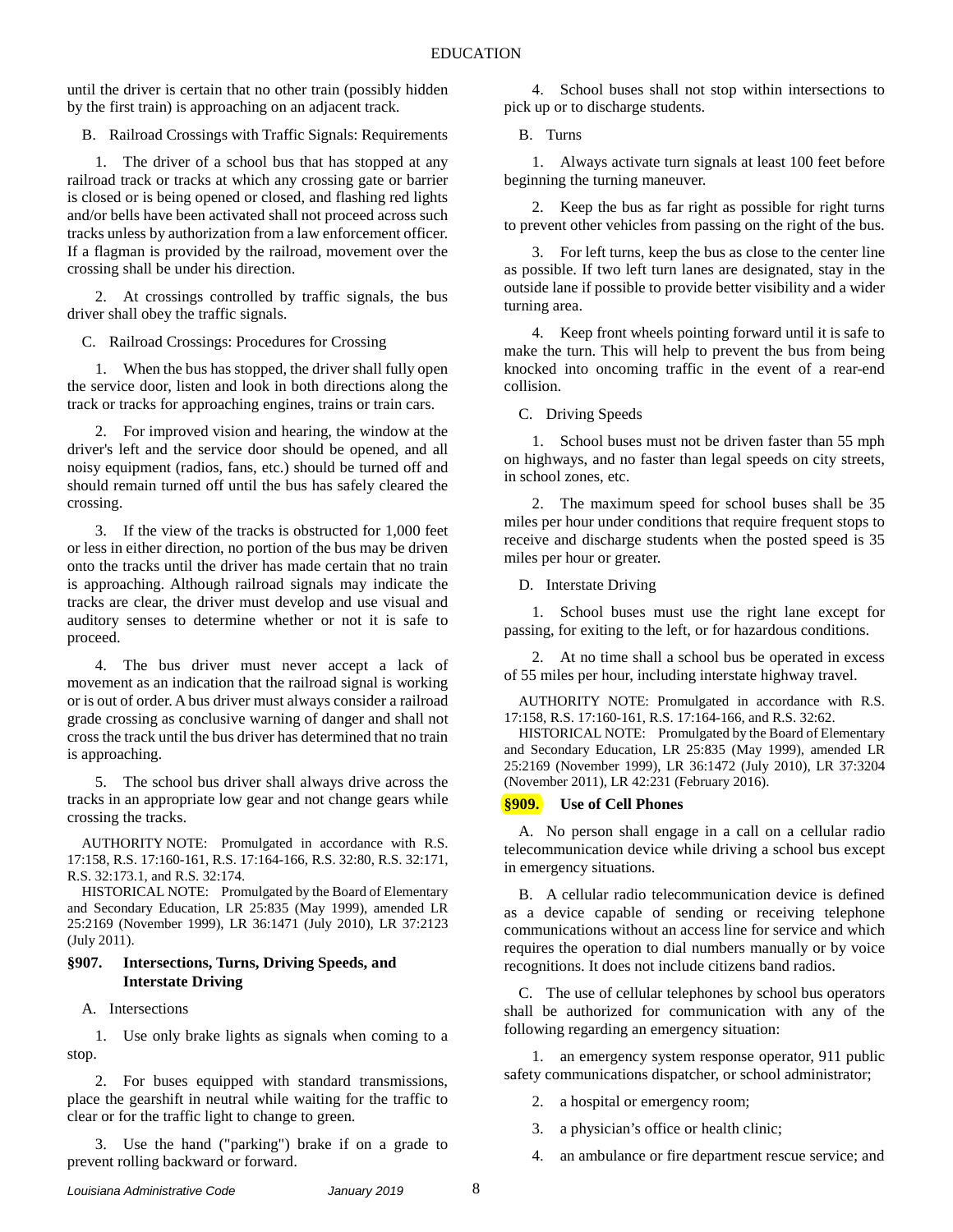5. a fire department or law enforcement agency.

AUTHORITY NOTE: Promulgated in accordance with R.S. 17:158, R.S. 17:160-161, R.S. 17:164-166, and R.S. 32:289.

HISTORICAL NOTE: Promulgated by the Board of Elementary and Secondary Education, LR 25:835 (May 1999), amended LR 25:2169 (November 1999), amended LR 36:1472 (July 2010).

#### <span id="page-10-0"></span>**§911. Prohibition of Drugs and Weapons**

A. School buses are an extension of the school campus and are designated as a drug-free zone.

B. Smoking shall be prohibited on any school bus used for the transportation of children attending any public elementary or secondary school.

C. The ownership, possession, or custody of illegal weapons (carried or concealed) as defined in state law is prohibited on a school bus.

AUTHORITY NOTE: Promulgated in accordance with R.S. 14:95, R.S. 17:158, R.S. 17:160-161, R.S. 17:164-166, R.S. 17:240, and R.S. 17:405.

HISTORICAL NOTE: Promulgated by the Board of Elementary and Secondary Education, LR 36:1472 (July 2010), amended LR 37:2123 (July 2011).

#### <span id="page-10-1"></span>**§913. Passengers**

A. Passengers must be instructed to remain seated with hands, arms, and heads inside the bus at all times.

B. All standing is prohibited. At no time may a student stand while the bus is in motion.

C. In compliance with R.S. 32:293, it shall be unlawful for anyone responsible for the transportation of children to permit a number of passengers exceeding 100 percent capacity of a bus to be transported at one time. (School bus capacity is determined by the bus body manufacturer.)

D. The LEA must determine the number of students to be transported in a school bus, but the number must not exceed the manufacturer intents. Auxiliary seating accommodations are not permitted.

E. The bus must never be fueled while passengers are on board or while the engine is running.

F. Drivers shall not leave their buses while passengers are on board unless there is an extreme emergency. If an emergency requires the driver to leave the bus, the engine must be stopped and the ignition key removed by the driver.

G. While the engine is running, the driver shall not leave the bus at any time when passengers are on board. When the bus is empty, the driver should not leave the bus when the engine is running except when inspecting, servicing, or repairing the bus requires the driver to do so. Drivers of buses transporting students with disabilities who must assist in the loading and unloading of passengers in wheel chairs are not considered to have left the bus so long as they remain on or beside the bus to assist with the loading or unloading, itself.

H. Passengers in Type A school buses (buses with a gross weight of 10,000 pounds or less) are required to wear occupant restraints when the vehicle is in motion. Occupant restraints must comply with the requirements of the FMVSS Numbers 208, 209, and 210.

AUTHORITY NOTE: Promulgated in accordance with R.S. 17:158, R.S. 17:160-161, R.S. 17:164-166, and R.S. 32:293.

HISTORICAL NOTE: Promulgated by the Board of Elementary and Secondary Education, LR 25:835 (May 1999), amended LR 25:2169 (November 1999), LR 36:1472 (July 2010

#### <span id="page-10-2"></span>**§915. Miscellaneous**

A. Drivers should constantly scan the interior of the bus as well as the areas ahead, to the sides, and to the rear of the bus.

B. Drivers are required to wear seat belts and other safety devices provided by the bus manufacturer at all times while the bus is in motion.

C. The service (entrance) door and the emergency exit door(s) must remain closed at all times while the bus is in motion. School bus aisles must be kept clear and doors and emergency exits must remain unobstructed at all times.

D. Buses must not be backed except in situations where there is no safer alternative. If there is no safe alternative to backing, these warnings should be heeded.

1. Students must be boarded and seated and remain on board the bus when the bus is being backed.

2. The school bus driver must arrange for assistance during backing maneuvers.

E. Headlights shall be turned on whenever it is necessary to use windshield wipers.

AUTHORITY NOTE: Promulgated in accordance with R.S. 17:158, R.S. 17:160-161, R.S. 17:164-166, and R.S. 32:281.

HISTORICAL NOTE: Promulgated by the Board of Elementary and Secondary Education, LR 25:835 (May 1999), amended LR 25:2169 (November 1999), LR 36:1473 (July 2010).

### <span id="page-10-3"></span>**Chapter 11. Emergency Evacuations**

#### <span id="page-10-4"></span>**§1101. Determining Emergency Evacuations**

A. Safety is the key word for school transportation in Louisiana. The most important obligation shared by all persons involved in school transportation is their collective responsibility for the safety of the passengers at all times. The safety of the passengers must be considered first when evacuating a school bus.

B. Mandatory emergency evacuation procedures as defined by BESE and outlined in the *Louisiana School Bus Operator Training Manual* must be enforced for all emergency evacuations.

C. School bus drivers are responsible for determining when it is safe for students to exit the bus when an emergency occurs. If the bus is not in danger, the decision to exit the bus must be based on the security of the passengers.

D. Decide whether or not to evacuate the bus. Evacuate the bus if any of these conditions exist:

- 1. presence of fire or toxic fumes;
- 2. danger of fire;
- 3. unsafe position of the bus; or
- 4. hazardous weather conditions.

9 *Louisiana Administrative Code January 2019*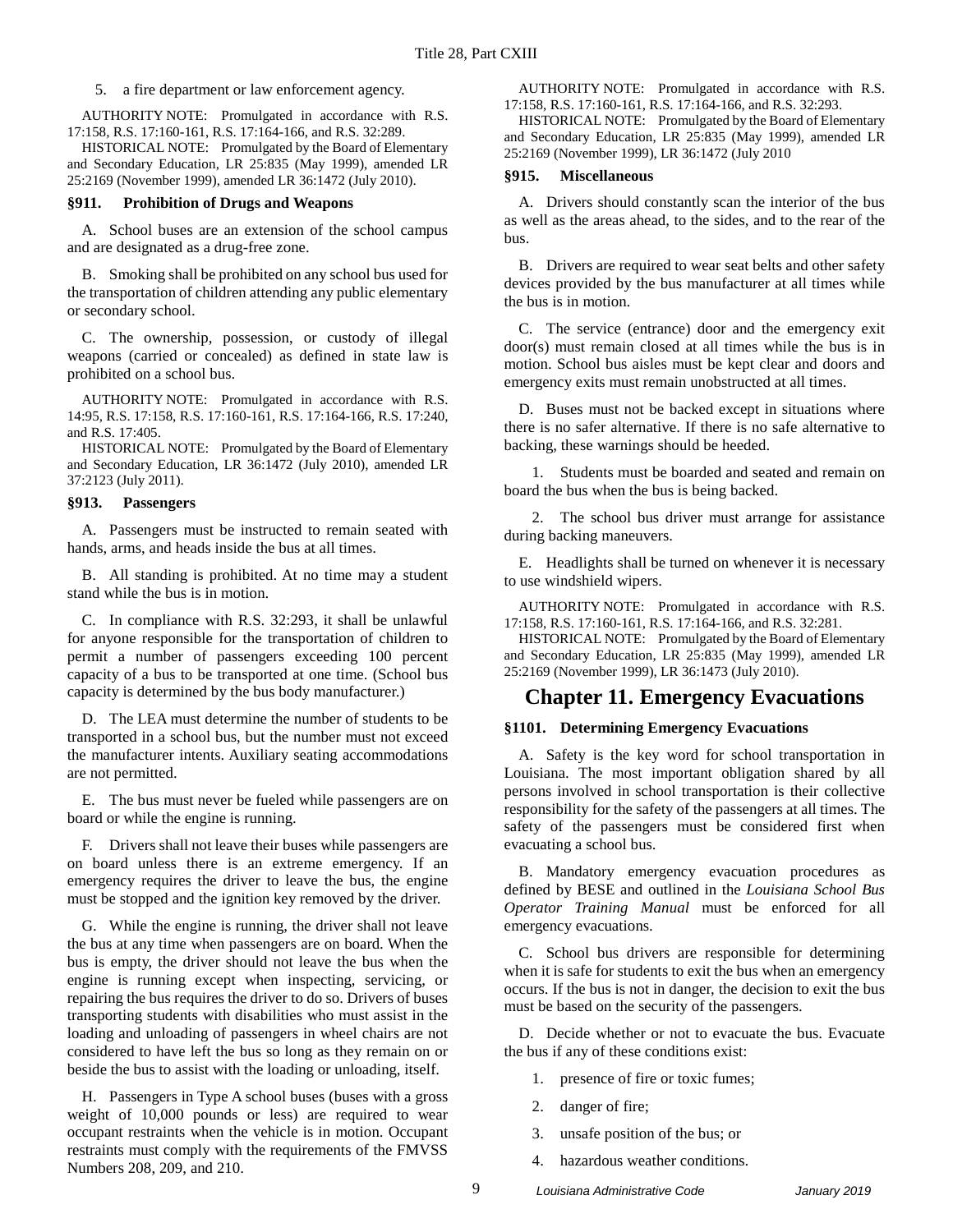AUTHORITY NOTE: Promulgated in accordance with R.S. 9:2793, R.S. 17:158, R.S. 17:160-161, R.S. 17:164-166, and R.S. 32:398.

HISTORICAL NOTE: Promulgated by the Board of Elementary and Secondary Education, LR 25:838 (May 1999), amended LR 36:1473 (July2010).

#### <span id="page-11-0"></span>**§1103. Fire or Danger of Fire Evacuations**

**h** the bus should be stopped and evacuated immediately if the engine or any portion of the bus is on fire.

B. Being near an existing fire and unable to move the bus away, or being near the presence of gasoline or other combustible material should be considered as "danger of fire," and students should be evacuated.

C. Students should move to a safe place 100 feet or more from the bus and remain until the driver of the bus has determined that no danger exists.

AUTHORITY NOTE: Promulgated in accordance with R.S. 9:2793, R.S. 17:158, R.S. 17:160-161, R.S. 17:164-166, and R.S. 32:398.

HISTORICAL NOTE: Promulgated by the Board of Elementary and Secondary Education, LR 25:642 (April 1999), amended LR 36:1473 (July 2010).

#### <span id="page-11-1"></span>**§1105. Unsafe Position Evacuations**

A. In the event that a bus is stopped due to an accident, mechanical failure, road conditions, or human failure, the driver must determine immediately whether it is safe for students to remain in the bus or evacuate.

B. The driver must evacuate if any of these conditions exist.

1. The final stopping point is in the path of any train or adjacent to any railroad tracks.

2. The stopped position of the bus changes and increases the danger. If, for example, a bus should come to rest near a body of water or near the edge of a cliff, it should be evacuated. The driver should be certain that the evacuation is carried out in a manner that affords maximum safety for the students.

3. The stopped position of the bus is such that there is danger of collision. In normal traffic conditions, the bus should be visible for a distance of 300 or more feet. A position over a hill or around a curve where such visibility does not exist should be considered reason for evacuation.

AUTHORITY NOTE: Promulgated in accordance with R.S. 9:2793, R.S. 17:158, R.S. 17:160-161, R.S. 17:164-166, and R.S. 32:398.

HISTORICAL NOTE: Promulgated by the Board of Elementary and Secondary Education, LR 25:838 (May 1999), amended LR 36:1473 (July 2010).

### **Chapter 13. Student Instruction**

#### <span id="page-11-3"></span><span id="page-11-2"></span>**§1301. Safe Riding Practices**

A. Because of the increased number of students being transported and the ever increasing number of accidents on the highways, there is a need to instruct students on safe riding practices and on proper evacuation of a school bus in case of an emergency.

B*.* It is the responsibility of each LEA to develop policy that requires safe riding practices and proper emergency evacuation instruction for all students. Each LEA must have measures in place to ensure that all students have received intensive classroom instruction. Instruction must include the following:

1. student behavior;

2. identifying individuals who have authority over passengers;

3. loading and unloading procedures;

4. seat assignments;

5. acceptable conduct on the bus, e.g. talking, moving around, and use of windows;

6. keeping the bus clean;

7. care of the bus and its equipment;

8. emergency procedures, including evacuation drills;

9. meeting the bus, waiting for the bus, leaving the area after unloading; and

10. all other applicable local and state rules and regulations.

C. This instruction shall be presented twice each year, at the beginning of each semester. Student instruction information should be coordinated to involve bus drivers, bus attendants, teachers and principals.

D. The designated school administrator shall complete the safe riding practices classroom instruction form (Form T-7) each semester and send the completed form to the transportation office.

AUTHORITY NOTE: Promulgated in accordance with R.S. 14:95, R.S 17:223, R.S. 17:240, R.S. 17:158, R.S. 17:160-161, R.S. 17:164-166, R.S. 17:405, and R.S. 17:416.

HISTORICAL NOTE: Promulgated by the Board of Elementary and Secondary Education, LR 25:839 (May 1999), amended LR 36:1473 (July 2010), LR 42:231 (February 2016).

#### <span id="page-11-4"></span>**§1303. Emergency Exit Drills**

A. Students who ride a school bus must be instructed in organized emergency exit procedures. Schools shall organize and conduct, in accordance with the *Louisiana School Bus Operator Training Manual*, emergency drills for all students who may ride school buses.

B. One emergency exit drill shall be held during the first six weeks of each school semester. LEA administrators must provide opportunities at the beginning of each semester for all students riding a school bus to and from school and/or schoolrelated activities to participate in emergency drill exits.

C. The designated school administrator shall complete the emergency evacuation drill verification form (Form T-8) each semester and send the completed form to the transportation office.

D. Three exit drill methods are required.

1. All passengers exit through the service (front) door.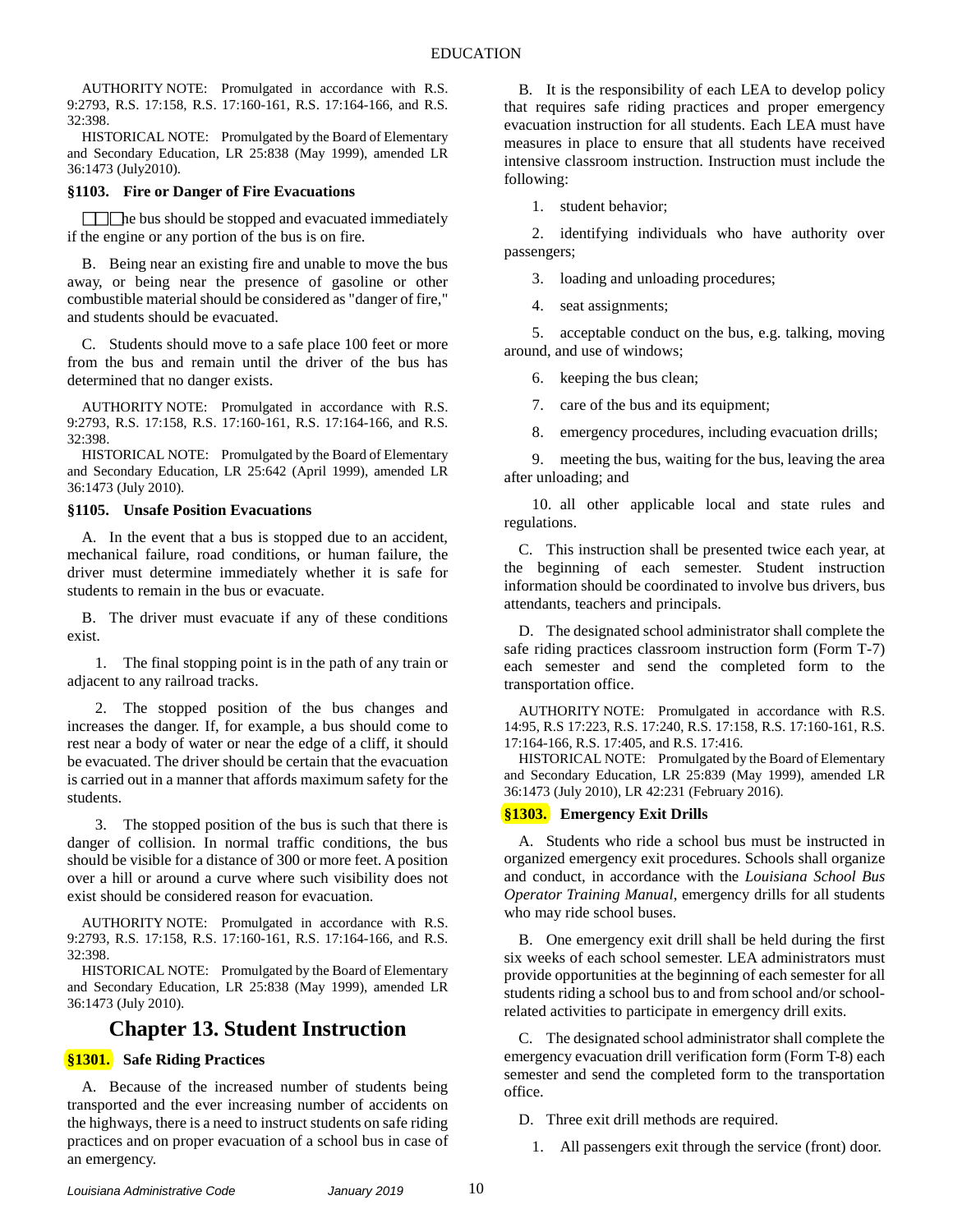2. All passengers exit through the rear emergency exit.

3. Passengers in the front half of the bus exit through the service door; passengers in the rear half exit through the rear emergency exit.

E. If an additional emergency exit door is installed on the bus, passengers should be taught how to exit through this door. It is not necessary to require exiting through emergency exit windows and roof-top hatches during drills, but evacuation procedures using these exits should be explained to passengers.

F. The following guidelines are given for conducting the emergency exit drills:

1. have a local written policy covering the drills;

2. school officials should schedule drills with drivers;

3. practice drills on school grounds, during school hours, in a safe place, and under supervision of the principal or by persons assigned by the principal to act in a supervisory capacity;

4. time and record each drill;

5. practice exiting the bus through the service (front) door and the emergency rear and/or side door. Instruct students on use of other available emergency exits; and

6. students shall practice going a distance of at least 100 feet from the bus and remain there in a group until further directions are given by the principal or persons assigned by the principal to act in a supervisory capacity. Practice drills must provide instruction for student helpers to assist passengers from the bus. Further direction regarding student helpers is discussed in §1307. Students must be instructed in how and where to get help in emergencies.

G. Important Factors Pertaining to School Bus Evacuation Drills

1. Safety of students is of the utmost importance and must be considered first.

2. All drills should be supervised by the principal or by persons assigned to act in a supervisory capacity.

3. The bus driver is responsible for the safety of the students. In the event of driver incapacitation, see Section 1307.

AUTHORITY NOTE: Promulgated in accordance with R.S. 17:158, R.S. 17:160-161, and R.S. 17:164-166.

HISTORICAL NOTE: Promulgated by the Board of Elementary and Secondary Education, LR 25:632 (April 1999), amended LR 36:1474 (July 2010), LR 37:2123 (July 2011), LR 42:231 (February 2016).

#### <span id="page-12-0"></span>**§1305. Verification of Classroom Instruction and Drill Procedures**

A. The school principal is responsible for certifying that the passenger instruction and emergency drill procedures have been completed as required.

B. A copy of the *Certification of Passenger Instruction* form and *Emergency Evacuation Drill* form must be verified

by the school principal and submitted to the LEA to be maintained in the current transportation files.

AUTHORITY NOTE: Promulgated in accordance with R.S. 17:158, R.S. 17:160-161, R.S. 17:164-166.

HISTORICAL NOTE: Promulgated by the Board of Elementary and Secondary Education, LR 25:632 (April 1999), amended LR 36:1474 (July 2010), LR 37:2123 (July 2011).

#### <span id="page-12-1"></span>**§1307. Student Helpers**

A. Student helpers can be valuable assistants in times of emergency, especially if the driver is incapacitated and unable to direct emergency procedures at the scene of an emergency and no trained adult is available to assist. If student helpers are included in the emergency plan, they should be responsible, should be regular riders, and should live near the end of the bus route. Written parental consent should be obtained by the driver before students are designated for this purpose.

B. Designated students should be taught these basic procedures:

- 1. how to turn off the ignition switch;
- 2. how to set the parking brake;
- 3. how to summon help;
- 4. how to direct emergency exits;
- 5. how to set emergency reflective markers; and

6. under what conditions they are authorized to take action and what action they are to take.

C. The bus driver should perform all these functions when possible and should use student helpers only to help with orderly evacuations, except when the driver is unable to direct the operation personally.

AUTHORITY NOTE: Promulgated in accordance with R.S. 17:158, R.S. 17:160-161, R.S. 17:164-166.

HISTORICAL NOTE: Promulgated by the Board of Elementary and Secondary Education, LR 25:839 (May 1999), amended LR 36:1474 (July 2010), LR 37:2123 (July 2011).

### **Chapter 15. School Bus Routes**

### <span id="page-12-3"></span><span id="page-12-2"></span>**§1501. Routes: Authority and Responsibilities**

A. The term *route* shall apply to the combined total daily trips (or "runs") regularly assigned to the bus driver. The statutory authority governing the establishment and continuation of school bus routes in Louisiana is R.S. 17:158 and R.S. 17:497. BESE has been granted the authority under the provisions of R.S. 17:164, et seq., to establish and adopt regulations relating to the operation of school buses in the transportation of students to and from school. These statutes shall be used as a basis in decisions concerning the transportation program in a LEA.

B. The primary responsibility for establishing and continuing school bus routes rests with the LEA. Each LEA has the authority to set additional policies that are not in conflict with state or federal regulations.

C. LEAs are responsible for maintaining safe, efficient, economical school transportation programs by: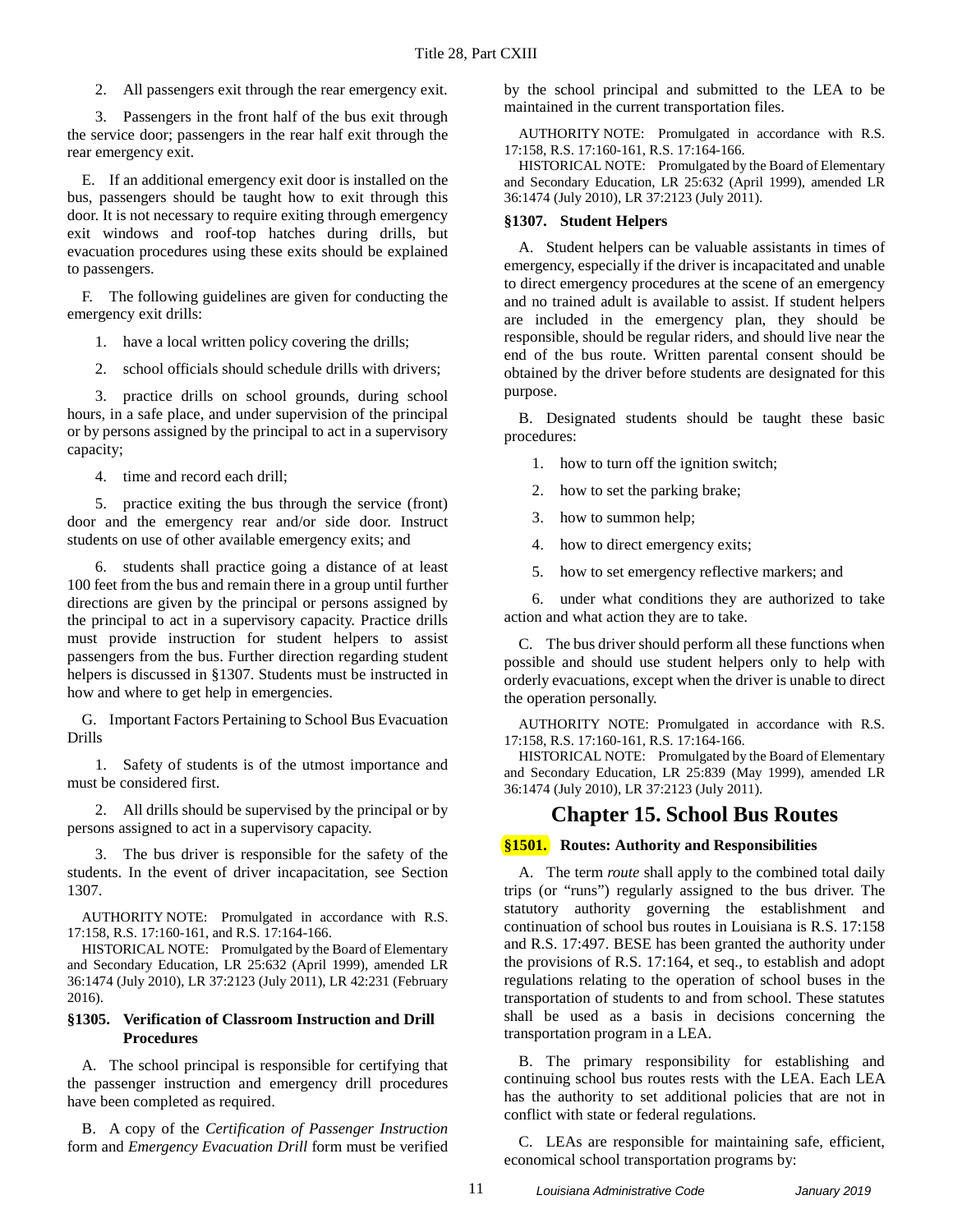1. establishing and continuing only those routes that are needed to assure timely arrivals and departures within the framework of established school hours;

2. designing routes to achieve maximum utilization of buses and the elimination of unnecessary and duplicated mileage; and

3. consolidating and eliminating bus routes when they are no longer needed.

AUTHORITY NOTE: Promulgated in accordance with R.S. 17:158, R.S. 17:160-161, R.S. 17:164-166, and R.S. 17:497.

HISTORICAL NOTE: Promulgated by the Board of Elementary and Secondary Education, LR 25:633 (April 1999), amended LR 36:1475 (July 2010), LR 37:2124 (July 2011).

#### <span id="page-13-0"></span>**§1503. Determining Bus Routes**

A. School bus routes must be designed so they begin at the farthest point from the school or schools served and proceed on the shortest charted course.

B. Exceptions may exist when local school officials determine it is more economical to do otherwise and/or when there are hazardous conditions.

AUTHORITY NOTE: Promulgated in accordance with R.S. 17:158, R.S. 17:160-161, R.S. 17:164-166.

HISTORICAL NOTE: Promulgated by the Board of Elementary and Secondary Education, LR 25:634 (April 1999), amended LR 36:1475 (July 2010).

#### <span id="page-13-1"></span>**§1505. Routes: Filling Vacancies**

A. When filling school bus route vacancies for LEAowned school buses, the procedures as outlined in R.S. 17:493.1 must be followed.

1. The opportunity to change from the current assigned route to the vacant route must be offered, by mail to his/her residence, to tenured school bus operators in the order of seniority.

2. If no tenured operator chooses to change to the vacant route, the route shall be offered to a full-time probationary bus operator.

3. If no tenured or probationary operator chooses to change to the vacant route, a substitute bus operator shall be selected from a list of approved substitute school bus operators.

B. When filling school bus route vacancies for contracted owner-operator school buses, procedures for new owneroperator acquisition of the school bus are stipulated in R.S. 17:493.1.

1. The vacated route shall be offered first to any person meeting the requirements of the LEA who is willing to acquire the bus of the retiring operator.

2. The acquisition of the school bus by the new owneroperator must guarantee that the retiring owner-operator driver received full appraised value for the bus using regularly accepted appraisal methods to determine fair market value.

3. These requirements are applicable only when the bus owned by the retiring operator has been manufactured within a period of five years immediately prior to the operator's

retirement and the operator is retiring due to a documented physical disability.

AUTHORITY NOTE: Promulgated in accordance with R.S. 17:6, 17:158, 17:160-161, 17:164-166, 17:493, and 17:500.

HISTORICAL NOTE: Promulgated by the Board of Elementary and Secondary Education, LR 25:633 (April 1999), amended LR 36:1475 (July 2010), LR 45:35 (January 2019).

### <span id="page-13-2"></span>**Chapter 17. Compensation of School Bus Drivers**

#### <span id="page-13-3"></span>**§1701. Salary Compensation Based on School Bus Routes**

A. The term *route* shall apply to the combined total daily trips (or "runs") regularly assigned to the bus driver.

B. Bus routes are measured in terms of "one-way mileage." Paid one-way mileage for contract drivers begins when the first child is picked up and ends when the final destination or school is reached.

C. When one-way mileage differs in the afternoon from that of the morning route, the one-way mileage for the morning and afternoon is totaled and divided by two. The result is the average one-way mileage for that particular route.

D. The rate of compensation is determined by the length of the school bus for the first 6 miles, next 6 miles and over 12 miles as specified in R.S. 17:497.

AUTHORITY NOTE: Promulgated in accordance with R.S. 17:158, R.S. 17:160-161, R.S. 17:164-166 and R.S. 17:497.

HISTORICAL NOTE: Promulgated by the Board of Elementary and Secondary Education, LR 25:633 (April 1999), amended LR 36:1475 (July 2010).

#### <span id="page-13-4"></span>**§1703. Salary Compensation: Frozen Mileage**

A. Mileage may be frozen at the current rate of compensation for contracted owner-operators of school bus drivers as mandated in R.S. 17:497.

B. Frozen mileage guarantees that the contract owner/operator cannot be penalized by a reduction of compensated mileage (except as may be requested by the owner/operator) for a period of seven years when a new bus is purchased or five years when a used bus not more than five model year old is purchased.

C. If route mileage is increased, operational mileage compensation must be increased accordingly, if route mileage is decreased because of circumstances beyond the control of the owner/operator, operational mileage compensation shall not be reduced below the mileage level indicated on the original School Bus Purchase Form.

D. If a driver requests and is granted less mileage than the frozen mileage, actual mileage shall be compensated.

E. Frozen mileage applies only when the owner/operator makes a purchase of a new or used bus not more than five model years old.

F. The transfer of a bus from spouse to spouse, acquisition as a gift, etc., other than a purchase does not afford frozen mileage to the person who acquires the bus.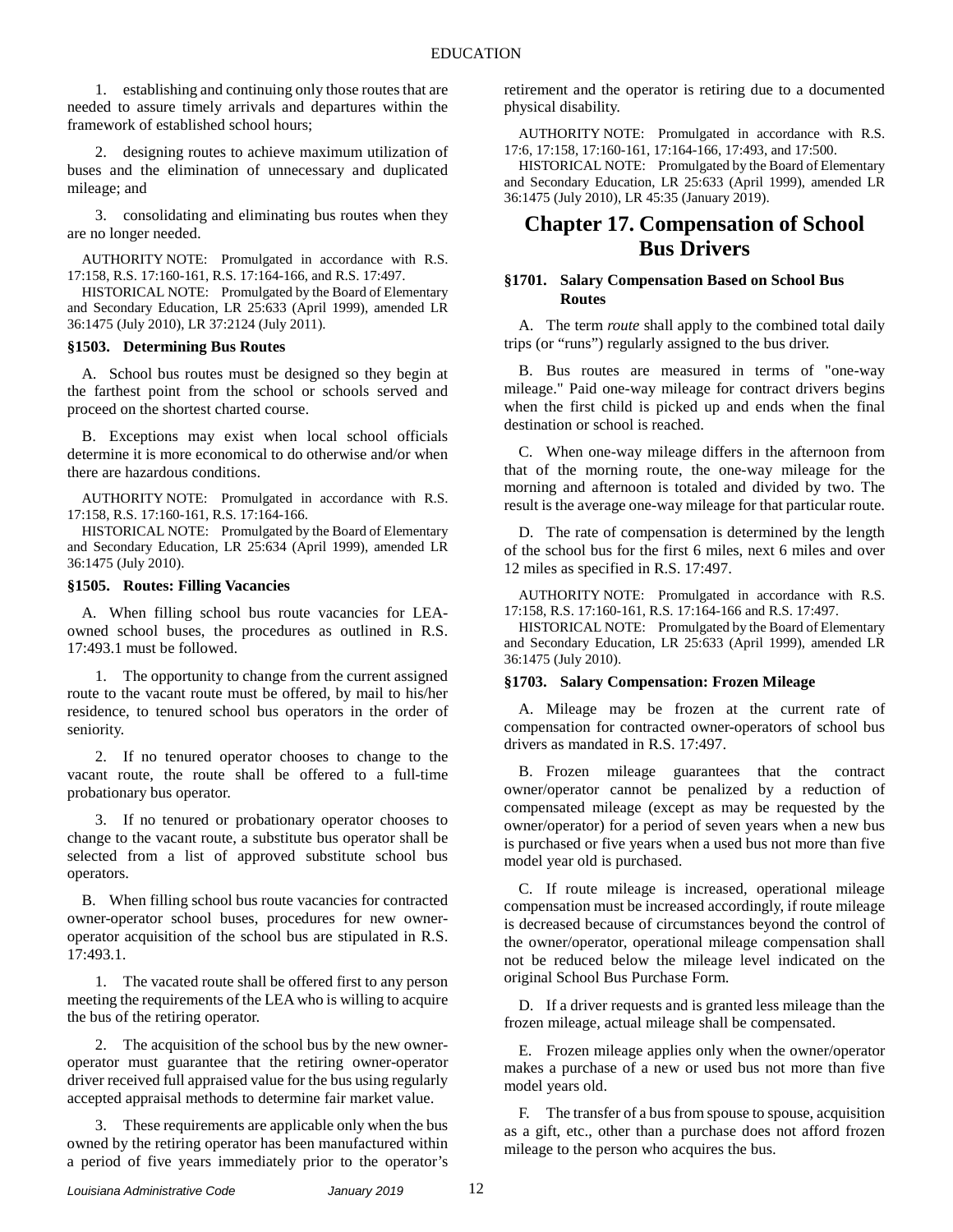AUTHORITY NOTE: Promulgated in accordance with R.S. 17:158, R.S. 17:160-161, R.S. 17:164-166, and R.S 17:497.

HISTORICAL NOTE: Promulgated by the Board of Elementary and Secondary Education, LR 25:634 (April 1999), amended LR 36:1475 (July 2010).

#### <span id="page-14-0"></span>**§1705. Alternative Transportation Driver Compensation**

A. Procedures for reimbursement of drivers in LEAapproved vehicles who transport students with disabilities is further defined in Chapter 21, §2107 and §2109.

AUTHORITY NOTE: Promulgated in accordance with R.S. 17:158, R.S. 17:160-161, R.S. 17:164-166.

HISTORICAL NOTE: Promulgated by the Board of Elementary and Secondary Education, LR 36:1476 (July 2010).

### <span id="page-14-1"></span>**Chapter 19. Transporting Students**

#### <span id="page-14-2"></span>**§1901. Transporting Eligible Students**

A. In accordance with Louisiana Revised Statute 17:158, each LEA shall provide free transportation for any student who attends a school of suitable grade approved by BESE if the student resides more than one mile from such school, and the school is within the jurisdictional boundaries of the LEA.

1. A city, parish, or other local public school board may provide transportation for any student attending a school of suitable grade approved by the state Board of Elementary and Secondary Education within the jurisdictional boundaries of the local board who resides one mile or less from the school when the school board determines that conditions exist to warrant such transportation. Transportation of students residing one mile or less from their school shall be at no cost to the state.

2. Conditions that exist and warrant transportation of a student who resides one mile or less from the school may include but shall not be limited to the residence location of a person convicted of a sex offense and registered as a sex offender, sexually violent predators, and child predators.

B. The distance shall be determined as extending from the student's driveway or entrance to the nearest public road, to the walking entrance of the school building. (The distance shall be measured by the most direct route and may be along roads and walkways.)

C. No person other than assigned students and authorized persons approved by the local Transportation Supervisor or other authorized school officials are allowed to board the bus.

AUTHORITY NOTE: Promulgated in accordance with R.S. 17:158, R.S. 17:160-161, and R.S. 17:164-166.

HISTORICAL NOTE: Promulgated by the Board of Elementary and Secondary Education, LR 25:634 (April 1999), amended LR 36:1476 (July 2010), LR 38:749 (March 2012).

#### <span id="page-14-3"></span>**§1903. Transportation of Students Living Within One Mile of School of Attendance**

A. BESE allows the LEA to transport students living within one-mile of the school they attend if there are "exceptional" or hazardous walking situations.

B. The transportation of these students requires special permission from BESE.

1. Approval of requests for the transportation of students living less than one mile from the school they attend will not be granted unless the request for such approval is accompanied by a plan or procedure to eliminate the exceptional conditions (if possible) by providing safe walking areas and conditions.

2. The plan must identify the problem, list proposed solutions, outline procedures to correct the problem, and include the time schedule for completion.

3. When an emergency exists, the state Superintendent of Education may authorize transportation, not to exceed 30 days.

4. The conditions must be reviewed for continued approval. All exceptional conditions shall be reviewed by June 30 of each school year by the local LEA to determine whether corrective actions can be made in order to relieve the need for this transportation.

C. R.S. 17:158(A) allows 15 LEAs to transport within one mile if hazardous conditions exist, but at no cost to the state.

AUTHORITY NOTE: Promulgated in accordance with R.S. 17:158, R.S. 17:160-161, R.S. 17:164-166, and R.S. 17:497.

HISTORICAL NOTE: Promulgated by the Board of Elementary and Secondary Education, LR 36:1476 (July 2010), amended LR 37:2124 (July 2011).

#### <span id="page-14-4"></span>**§1905. Transportation of Student in Foster Care**

A. Each LEA shall establish a policy to ensure that a student who is in foster care pursuant to placement through the Department of Children and Family Services (DCFS) shall be allowed to remain enrolled in the public school in which the student was enrolled at the time he or she entered foster care for the duration of the child's stay in the custody of the state or until he completes the highest grade offered at the school, if DCFS determines that remaining in the school is in the best interest of the student.

B. If the foster care placement is outside the jurisdictional boundaries of the public school in which the student is enrolled, the governing authority of the school shall be responsible for providing free transportation for the student to and from a designated location which is within that school district and is located nearest to the student's residence.

1. The location must be determined to be appropriate by such governing authority and DCFS.

2. DCFS shall be responsible for providing the child's transportation between that location and the child's residence.

AUTHORITY NOTE: Promulgated in accordance with R.S. 17:158, R.S. 17:160-161, R.S. 17:164-166, and R.S. 17:238.

HISTORICAL NOTE: Promulgated by the Board of Elementary and Secondary Education, LR 25:635 (April 1999), amended LR 36:1476 (July 2010), LR 39:80 (January 2013).

#### <span id="page-14-5"></span>**§1907. Transportation of Student to a Community and Technical College System**

A. In accordance with Revised Statute 17:158(I), each LEA may provide transportation to any full-time student who is 20 years of age or younger and attending a technical college campus, that is part of the Louisiana Community and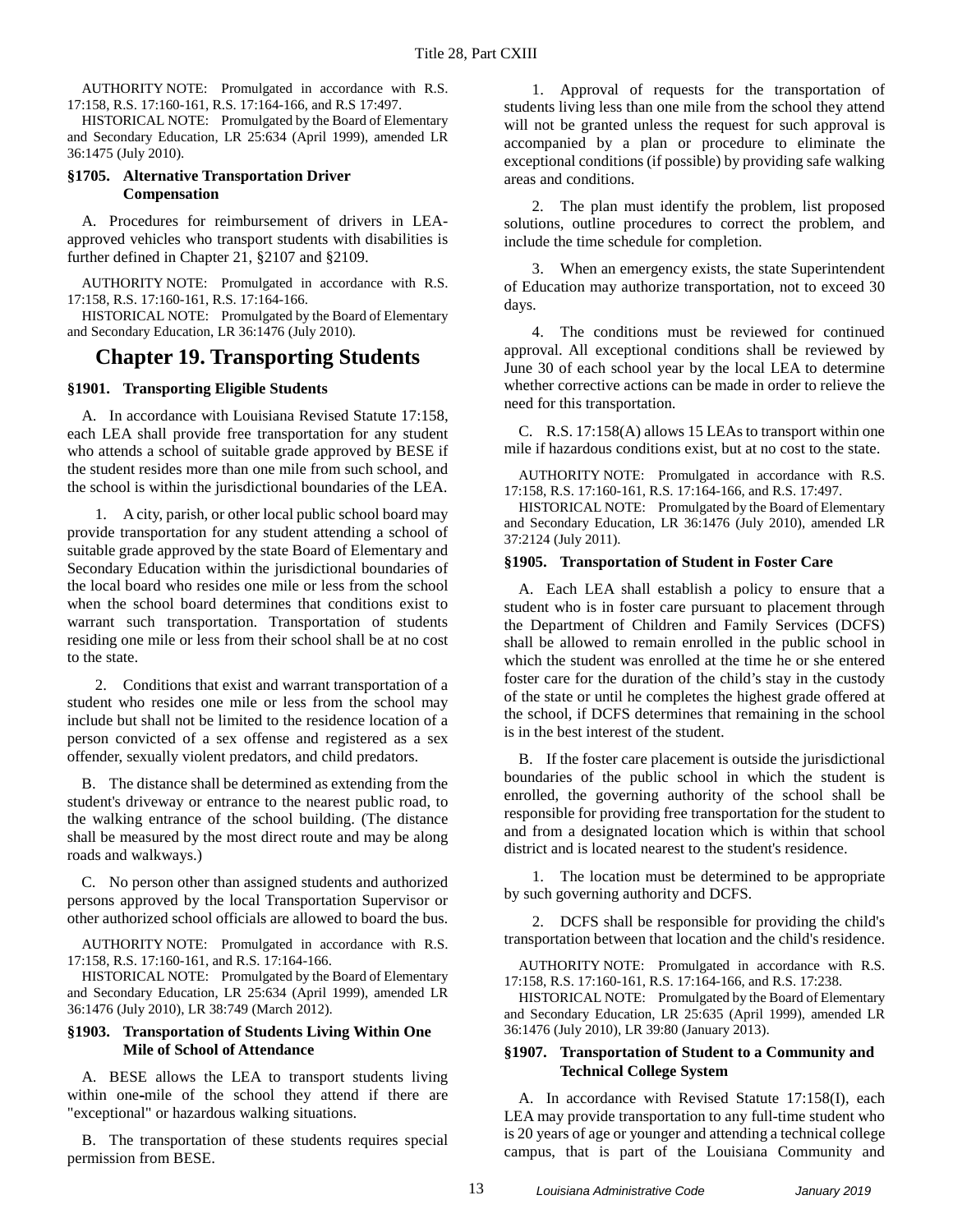Technical College System, within the jurisdictional boundaries of the local board.

1. If the closest technical college campus is located outside the jurisdictional boundaries of the local school board, the board may facilitate the transportation or coordinate with neighboring boards to facilitate transportation to the technical college campus.

B. The local public school board where the student resides may assess a fee to each student utilizing the transportation services provided pursuant to this Subsection, not to exceed the actual cost of providing such transportation, including administrative costs.

C. The provisions of this Section shall not apply to:

1. local public school boards in a parish with a population of more than three hundred thousand persons according to the most recent federal decennial census;

2. local public school boards in any parish that operates a parish-wide public transit system that provides sufficient service to meet the transportation needs of students attending technical colleges located in the parish.

AUTHORITY NOTE: Promulgated in accordance with R.S. 17:158, R.S. 17:160-161, R.S. 17:164-166, and R.S. 17:238, and R.S. 17:158(I).

HISTORICAL NOTE: Promulgated by the Board of Elementary and Secondary Education, LR 39:80 (January 2013).

# <span id="page-15-0"></span>**Chapter 21. Transporting Students with Disabilities**

#### <span id="page-15-1"></span>**§2101. Transporting Students with Disabilities**

A. Public Law 93-112, Section 504, requires "that no individual, solely by reason of his handicap, be excluded from participating in, be denied the benefits of, or be subjected to discrimination under any program or activity receiving federal financial assistance" and the Individuals with Disabilities Education Act (IDEA) requires a LEA to provide non-academic and extracurricular services and activities in a manner necessary to afford children with disabilities an equal opportunity for participation in those services and activities. The LEA shall provide transportation services to implement any Individualized Educational Plan (IEP) for a student with a disability whose residence falls within the jurisdiction of the LEA, as defined in Bulletin 1706, *Regulations for Implementation of the Children with Exceptionalities Act*. The LEA must incur the cost of providing services and specialized equipment.

B. All students with disabilities (regardless of age) are eligible for free appropriate public education (FAPE). Facilities, services and activities provided to students with disabilities must be comparable with those provided to nondisabled student, and students with these disabilities must have an equal opportunity for participation in any nonacademic and extracurricular services and activities provided by an LEA.

C. LEAs must provide transportation services in such a manner to afford students with disabilities an equal opportunity for participation in those services.

D. LEA personnel involved in transporting students must be knowledgeable with the laws and regulations required for transporting students with disabilities.

E. LEA transportation staff must work closely with LEA personnel to ensure that services meet or exceed those required by law and current BESE policies.

AUTHORITY NOTE: Promulgated in accordance with R.S. 17:158, R.S. 17:160-161, R.S. 17:164-166.

HISTORICAL NOTE: Promulgated by the Board of Elementary and Secondary Education, LR 25:635 (April 1999), amended LR 36:1476 (July 2010), LR 37:2124 (July 2011).

#### <span id="page-15-2"></span>**§2103. Guidelines for Providing Transportation Service for Students with Disabilities**

A. LEAs must comply with IDEA, Section 504, Louisiana Statutes and regulations and policies set forth in the DOE bulletins governing educational services for students with disabilities.

B. LEA transportation staff must develop procedures to minimize conflicts and resolve issues that may arise in transporting students requiring additional services.

C. LEAs must provide school bus service for students with disabilities as indicated in the student's IEP. The IEP may specify "curb-to-curb" or "door-to-door" services. When alternative modes of transportation are required, approval must be granted by the special education supervisor and LEA transportation authority. Alternative arrangements must be stated in the IEP.

1. The term "curb-to-curb" implies that bus drivers and bus attendants are responsible for loading and unloading students at their home bus stops and at school loading/unloading areas. The term "door-to-door" implies that the bus driver and or bus attendant are responsible for loading and unloading students at that door and at school loading/unloading areas. This related service does not extend to the interior of the student's home.

2. In determining whether to include transportation in a student's IEP, the IEP team must consider how the student's disability affects the student need for transportation. Factors include: the student's ability to move independently, ability to reason and understand potential safety hazards en route to the bus stop as a result of the student's age or disability, nature and condition of the route, availability of public assistance, and access to private assistance.

3. If a student with a disability can use the same transportation as non-disabled students, then transportation is not likely to be a related service and the LEA may make the same transportation provisions for the student with a disability that it does for the general population.

4. Students with disabilities may not have transportation schedules which differ from non-disabled students. Students with disabilities must be transported on a schedule which allows them to receive a full instructional das as documented on the IEP.

5. Certain students may be picked up at a safe bus stop near (e.g., at the corner of) their residences. Alternate arrangements can be made that are mutually agreeable to all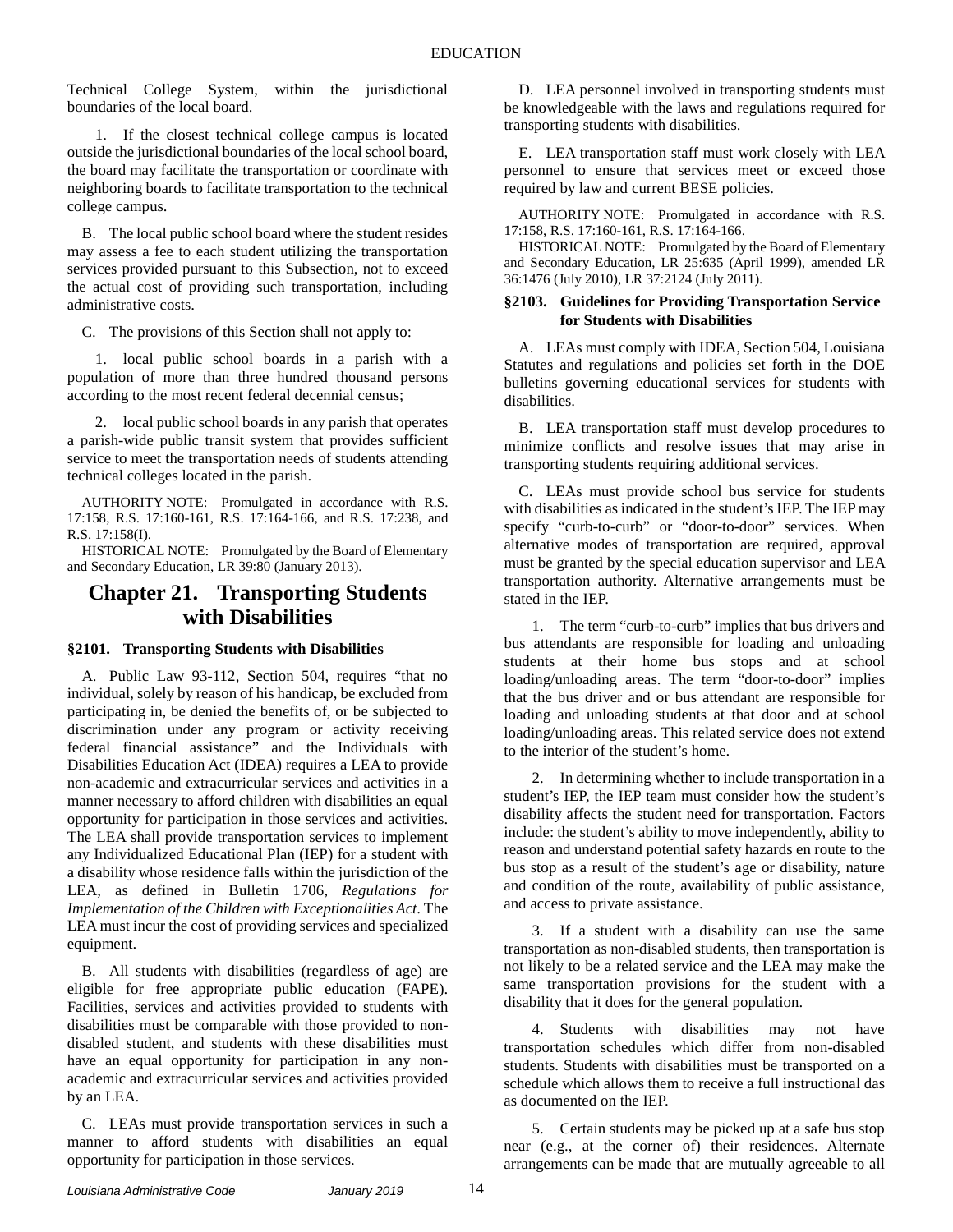parties, but must be handled on an individual basis and indicated in the IEP.

6. Parents must request approval from the school and the school bus driver when the child is going to be picked up or dropped off at a location different from the student's residence. Prior approval from the LEA transportation office is required if the different location results in time conflicts, overloads, or an increase in the driver's mileage. Final approval rests with the LEA.

7. Local procedures must be developed to specify whether bus drivers, bus attendants, classroom teachers, teacher assistants, or other staff is responsible for taking students to and from the school buses at the school site.

D. When attendance at a school outside the student's geographic zone is mutually agreeable and determined to be part of the student's FAPE, the home LEA has the responsibility to provide transportation, if transportation is also related to FAPE. In situations where the student attends an out-of district school based solely on personal preference and the home LEA has offered an opportunity for FAPE, transportation may not be required, even in instances where the student may otherwise qualify for this service.

E. The LEA cannot discharge its obligation to transport a student with a disability who needs transportation as a related service by requiring parents, without their agreement, to provide the transportation themselves and receive mileage reimbursement. However, while the LEA cannot demand this arrangement, it is not unreasonable for the LEA to request such an arrangement.

F. LEAs must ensure that:

1. all school buses used to transport students with disabilities comply with current applicable Louisiana Revised Statues, Louisiana State Department of Education Standards, and with all other standards as may be established by governing authorities;

2. specialized equipment used to transport students to educational sites complies with all Federal Motor Vehicle Safety Standards (FMVSS), where such standards are applicable;

3. appropriate safety measures are used in the transportation of students with disabilities, especially when extraordinary measures are required;

4. supervision of students is in compliance with LEA policies and the IEP;

5. students being transported spend only a reasonable amount of time on the bus. The locations of the residence and the school facility and the specific needs of the individual student will be determinant factors in length of travel time.

G. It is the responsibility of the LEA to employ and train qualified school bus drivers and substitute drivers as needed to transport eligible special education students. Bus attendants must be trained to assist in transporting students with disabilities when necessary and appropriate as a related service.

1. The need for a bus attendant is a decision of the LEA, unless the requirement is documented on the student's IEP.

2. Providing a bus attendant for any student with a disability shall be considered by the IEP team. This decision should be made on an individual basis.

AUTHORITY NOTE: Promulgated in accordance with R.S. 17:158, R.S. 17:160-161, R.S. 17:164-166.

HISTORICAL NOTE: Promulgated by the Board of Elementary and Secondary Education, LR 25:635 (April 1999), amended LR 36:1477 (July 2010), LR 37:2124 (July 2011).

#### <span id="page-16-0"></span>**§2105. Transportation for Summer Programs**

A. When the IEP committee recommends an extended year program, the students are entitled to the related transportation service. Summer transportation will follow the same guidelines that are in effect during the school year.

AUTHORITY NOTE: Promulgated in accordance with R.S. 17:158, R.S. 17:160-161, R.S. 17:164-166.

HISTORICAL NOTE: Promulgated by the Board of Elementary and Secondary Education, LR 25:635 (April 1999), amended LR 36:1477 (July 2010).

#### <span id="page-16-1"></span>**§2107. Transportation of Students with Disabilities by Other than a School Bus**

A. LEAs should meet the following requirements in providing transportation for students who cannot be transported by school buses or within the regular established school bus routing system, and must be transported in cars, vans, or other specially equipped vehicles.

1. Transportation routes will be established by the LEA. These routes must be well planned to ensure economy and efficiency. All existing transportation requirements of the LEA must be considered prior to establishing an additional route.

2. Drivers of vehicles on the special routes will neither be subject to provisions of R.S. 17:496 (minimum salary schedule) nor will they be eligible for tenure.

3. Vehicles used on these special routes (private cars, station wagons, vans, etc.) will be subject to safety inspections and carry the necessary insurance coverage required by the LEA.

4. LEAs will reimburse drivers of vehicles (private cars, station wagons, vans, etc.) approved by the LEA for such purposes at the current state-approved rate for reimbursement of mileage on the basis of miles traveled for one round trip per vehicle for each day of attendance.

AUTHORITY NOTE: Promulgated in accordance with R.S. 17:158, R.S. 17:160-161, R.S. 17:164-166.

HISTORICAL NOTE: Promulgated by the Board of Elementary and Secondary Education, LR 25:636 (April 1999), amended LR 35:645 (April 2009), LR 36:1478 (July 2010), LR 37:2124 (July 2011).

#### <span id="page-16-2"></span>**§2109. Transportation of Residential (Boarding) Students**

A. The transportation policy for the Special School District and the Board Special Schools shall be established separately by those entities.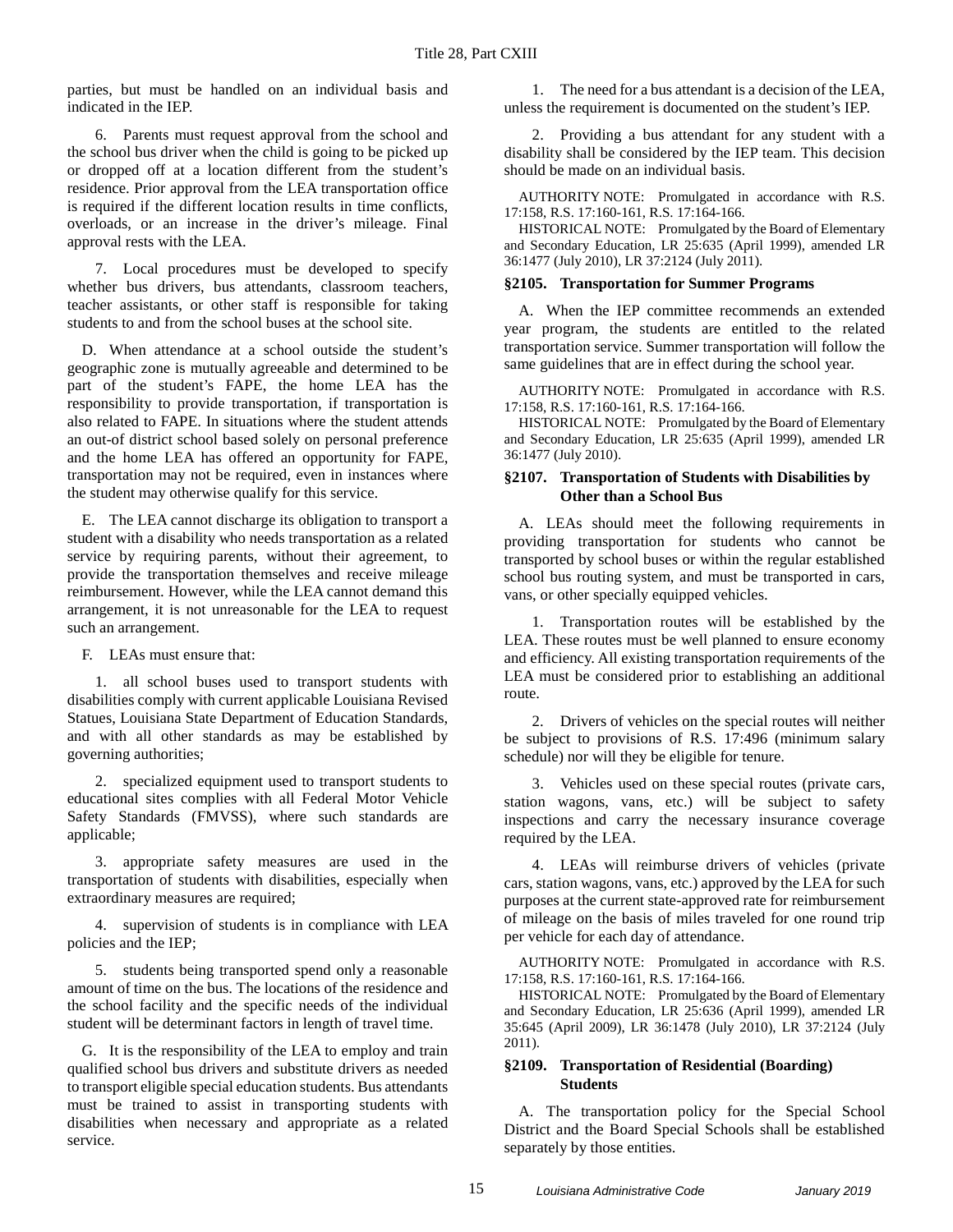AUTHORITY NOTE: Promulgated in accordance with R.S. 17:158, R.S. 17:160-161, R.S. 17:164-166.

HISTORICAL NOTE: Promulgated by the Board of Elementary and Secondary Education, LR 25:636 (April 1999), amended LR 36:1478 (July 2010).

#### <span id="page-17-0"></span>**§2111. Removals from Transportation Services**

A. Transportation services cannot be terminated for students with disabilities without the approval of the LEA transportation staff and exceptional services staff in consultation with school officials, parents, and school bus driver and must be in accordance with Bulletin 1706 disciplinary provisions.

AUTHORITY NOTE: Promulgated in accordance with R.S. 17:158, R.S. 17:160-161, R.S. 17:164-166.

HISTORICAL NOTE: Promulgated by the Board of Elementary and Secondary Education, LR 25:636 (April 1999), amended LR 36:1478 (July 2010).

## <span id="page-17-1"></span>**Chapter 23. Bus Body Standards for School Buses**

#### <span id="page-17-2"></span>**§2301. Forword**

A. All student transportation vehicles purchased on or after July 1, 1998, shall meet or exceed the requirements herein. The appropriate sections of these specifications apply to all school buses for student transportation in Louisiana which are purchased, owned, or operated by a LEA and to all school buses leased or contracted to a LEA by private owners for the transportation of students to and from school and all school-related activities.

B. Any part of these specifications may be changed at any time by addenda adopted by BESE in accordance with the Administrative Procedures Act. Changes will be made to comply with changing FMVSS or statutes of the Louisiana Legislature.

AUTHORITY NOTE: Promulgated in accordance with R.S. 17:158, R.S. 17:160-161, and R.S. 17:164-166.

HISTORICAL NOTE: Promulgated by the Board of Elementary and Secondary Education, LR 25:643 (April 1999), amended LR 36:1478 (July 2010).

#### <span id="page-17-3"></span>**§2303. Federal Motor Vehicle Safety Standards (FMVSS)**

A. All school buses shall meet or exceed the minimum requirements of all applicable FMVSS as found in 49 CFR 571.

B. All school buses shall be equipped as required by applicable FMVSS.

C. In addition to FMVSS regulations, school buses used to transport students to and from school and school-related activities must meet the school bus body, chassis or equipment that meet the latest revised minimum standards for school buses adopted and recommended by the National Conference on School Transportation, sponsored by the National Council of Chief State School Officers, the American Association of School Administrators, NEA, the Department of Rural Education, and the U.S. Office of Education. Copies of the current National Congress on School Transportation Specifications and Procedures can be obtained through the website: www.ncstonline.org.

AUTHORITY NOTE: Promulgated in accordance with R.S. 17:158, R.S. 17:160-161, and R.S. 17:164-166.

HISTORICAL NOTE: Promulgated by the Board of Elementary and Secondary Education, LR 25:643 (April 1999), amended LR 36:1478 (July 2010), LR 37:2124 (July 2011), LR 40:2517 (December 2014).

#### <span id="page-17-4"></span>**§2305. Definitions and Descriptions of School Bus Types**

A. School buses must meet both federal and state definitions.

1. Federal Definition. *School Bus*—a passenger motor vehicle designed to carry a driver and more than 10 passengers, which the Secretary of Transportation decides is likely to be used significantly to transport preprimary, primary, and secondary students to or from school or an event related to school.

2. State Definition *School Bus*—every motor vehicle that complies with the color, equipment, and identification requirements required by law and is used to transport children to and from school or in connection with school activities, but not including buses operated by common carriers in urban transportation of school children.

B. School Bus Types

1. *Type A*—school bus is a conversion or bus constructed utilizing a cutaway front-section vehicle with a left side driver's door. This definition includes two classifications: Type A-1, with a Gross Vehicle Weight Rating (GVWR) of 14,500 pounds or less; and Type A-2, with a GVWR greater than 14,500 and less than or equal to 21,500 pounds.

2. *Type B*—school bus is constructed utilizing a stripped chassis. The entrance door is behind the front wheels. This definition includes two classifications: Type B-1, with a GVWR of 10,000 pounds or less; and Type B-2, with a GVWR greater than 10,000 pounds.

3. *Type C*—school bus is constructed utilizing a chassis with a hood and front fender assembly. The entrance door is behind the front wheels; also known as a *conventional school bu*s. This type also includes cutaway truck chassis or truck chassis with cab with or without a left side door and a GVWR greater than 21,500 pounds.

4. *Type D*—school bus is constructed utilizing a stripped chassis. The entrance door is ahead of the front wheels; also known as *rear* or *front engine transit style school buses*.

5. *Specially Equipped*—a school bus designed, equipped, or modified to accommodate students with special needs.

C. No vehicle with rated capacity of more than 10 passengers shall be classified as a school bus and thereby used to transport students to and from school and school-related activities unless said vehicle originally was manufactured and certified as a school bus and maintained the certification as a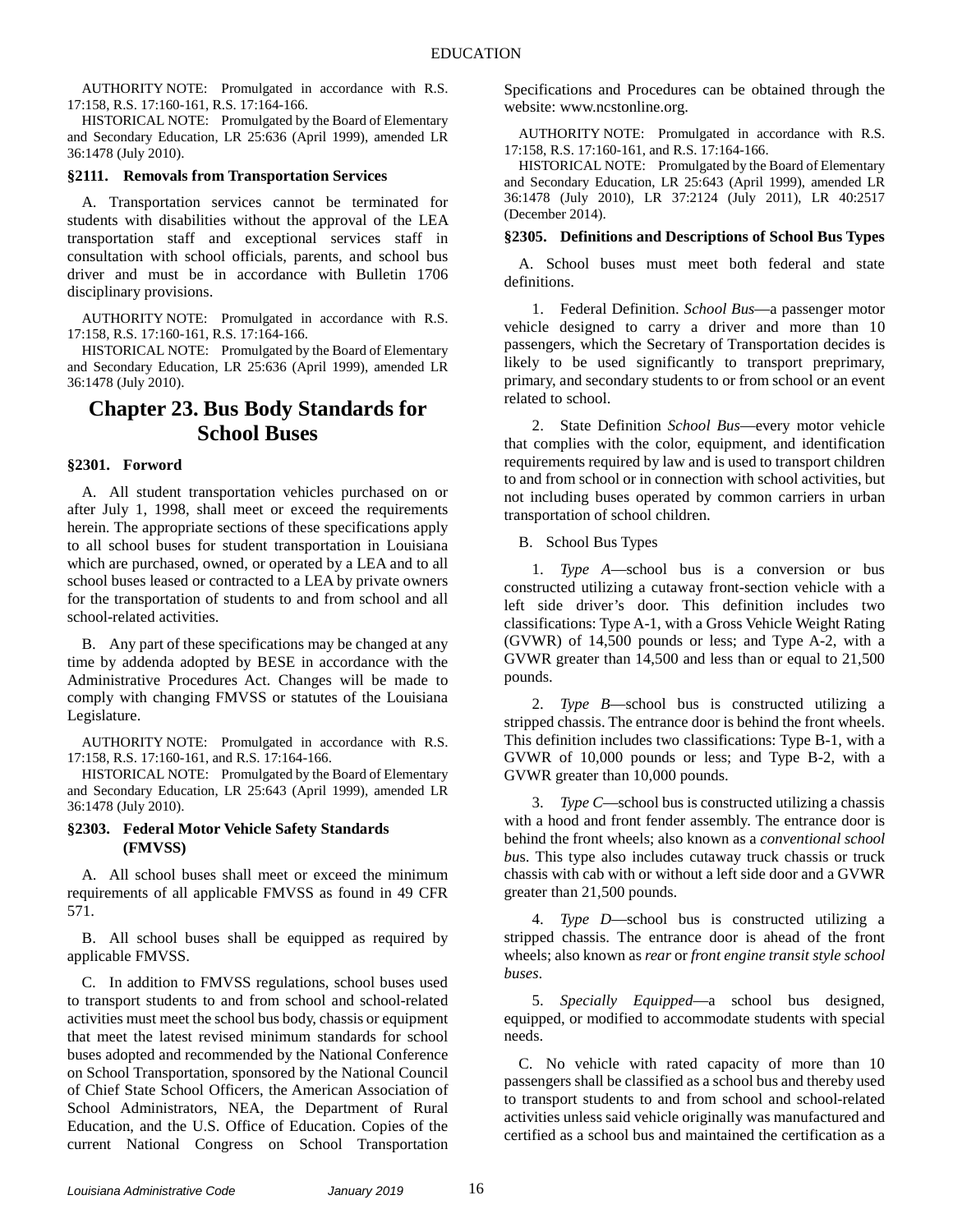school bus all in accordance with federal and state requirements throughout the life of the vehicle.

AUTHORITY NOTE: Promulgated in accordance with R.S. 17:158, R.S. 17:160-161, and R.S. 17:164-166.

HISTORICAL NOTE: Promulgated by the Board of Elementary and Secondary Education, LR 25:644 (April 1999), amended LR 36:1478 (July 2010), LR 37:2125 (July 2011).

# <span id="page-18-0"></span>**Chapter 25. Purchase, Sale, Lease, and Repair of School Buses**

#### <span id="page-18-1"></span>**§2501. Responsibility of Dealers and Manufacturers**

A. The responsibility of compliance with school bus specifications rests with the vendors, manufacturers and purchasers of school buses.

B. If any vendor or manufacturer sells school transportation equipment that does not conform to all these and all other applicable state and federal specifications, the vendor shall be required to make necessary conversions to bring the vehicle into compliance. All cost related to such alteration shall be borne by the vendor.

C. LEAs shall have the option of imposing additional specifications that exceed state and federal standards.

AUTHORITY NOTE: Promulgated in accordance with R.S. 17:158, R.S. 17:160-161, and R.S. 17:164-166.

HISTORICAL NOTE: Promulgated by the Board of Elementary and Secondary Education, LR 25:644 (April 1999), amended LR 36:1479 (July 2010), LR 38:750 (March 2012).

#### <span id="page-18-2"></span>**§2503. Purchase of School Buses**

A. All school bus vendors shall certify to the purchaser (LEA, contract, or individual), upon delivery that the school bus(es) sold for use by Louisiana school systems meet or exceed all standards specified herein and comply with the applicable FMVSS set forth by the United States Department of Transportation.

B. LEAs are authorized to voluntarily pool bids for school bus purchases for economical acquisition of school buses and related equipment and supplies.

C. It is mandatory that the seller of any new or used school bus shall complete a school bus purchase form verifying that the purchased vehicle meets all state and federal school bus specifications applicable at the time of manufacture.

D. LEAs must keep current records of purchases of school buses.

AUTHORITY NOTE: Promulgated in accordance with R.S. 17:158, R.S. 17:160-161, R.S. 17:164-166, and R.S. 17:494.

HISTORICAL NOTE: Promulgated by the Board of Elementary and Secondary Education, LR 25:644 (April 1999), amended LR 36:1479 (July 2010), LR 37:2125 (July 2011), LR 40:2517 (December 2014).

#### <span id="page-18-3"></span>**§2505. Sale of School Buses**

A. LEAs are authorized to purchase school buses and to resell such buses to any school bus operator employed by the LEA or with whom the LEA has contracted to provide transportation services for students.

B. The bus shall be used by the operator to transport students on the operator's assigned bus route. All mandates of Louisiana statutes must be met prior to the sale.

C. LEAs must keep current records of sales of school buses. Information shall be provided to the DOE upon request.

AUTHORITY NOTE: Promulgated in accordance with R.S. 17:158, R.S. 17:160-161, and R.S. 17:164-166.

HISTORICAL NOTE: Promulgated by the Board of Elementary and Secondary Education, LR 25:644 (April 1999), amended LR 36:1479 (July 2010), repromulgated LR 37:2125 (July 2011).

#### <span id="page-18-4"></span>**§2507. Lease of School Buses**

A. LEAs may lease a school bus owned by any school bus operator employed by the LEA or with whom the LEA has contracted to provide transportation services for students from the school bus operator or by a business who is authorized by the state of Louisiana to sell, lease or operate school buses in the state.

B. The school bus shall be used by the operator to transport students on the operator's assigned bus route, or the school bus may be used by the school district to transport students on an assigned bus route and/or for activity trips.

C. Lease agreements must follow state regulations as described in R.S. 17:158 and R.S. 17:158.7.

D. Lease agreements must specify that every bus included in the lease have been inspected and certified to meet all applicable standard and statutory requirements as enumerated or otherwise referenced in this document.

AUTHORITY NOTE: Promulgated in accordance with R.S. 17:158, R.S. 17:160-161, and R.S. 17:164-166.

HISTORICAL NOTE: Promulgated by the Board of Elementary and Secondary Education, LR 36:1479 (July 2010), amended LR 38:750 (March 2012).

#### <span id="page-18-5"></span>**§2509. Used School Buses**

A. Any used school bus purchased for use in Louisiana by or for a school system shall meet current legal requirements of the *Louisiana Revised Statutes* for motor vehicles and shall meet Louisiana specifications for school buses that were in effect on the date the vehicle was manufactured. No vehicle with rated capacity of more than 10 passengers shall be classified as a school bus and thereby used to transport students to and from school and school-related activities unless said vehicle originally was manufactured and certified as a school bus and maintained the certification as a school bus all in accordance with federal and state requirements throughout the life of the vehicle.

B. All replacement school buses used on daily routes, at the time they are acquired by the owner, must be 10 or less model years old for all owners/operators and school districts. The number of years shall be reckoned from the date of the model year (see Calculating the Age of School Buses, §3103).

C. Any school bus used as an activity or backup bus, at the time it is acquired by the owner and placed in service, shall be 15 or fewer model years old. The number of years shall be reckoned from the date of the model year (see §3103, Calculating the Age of School Buses).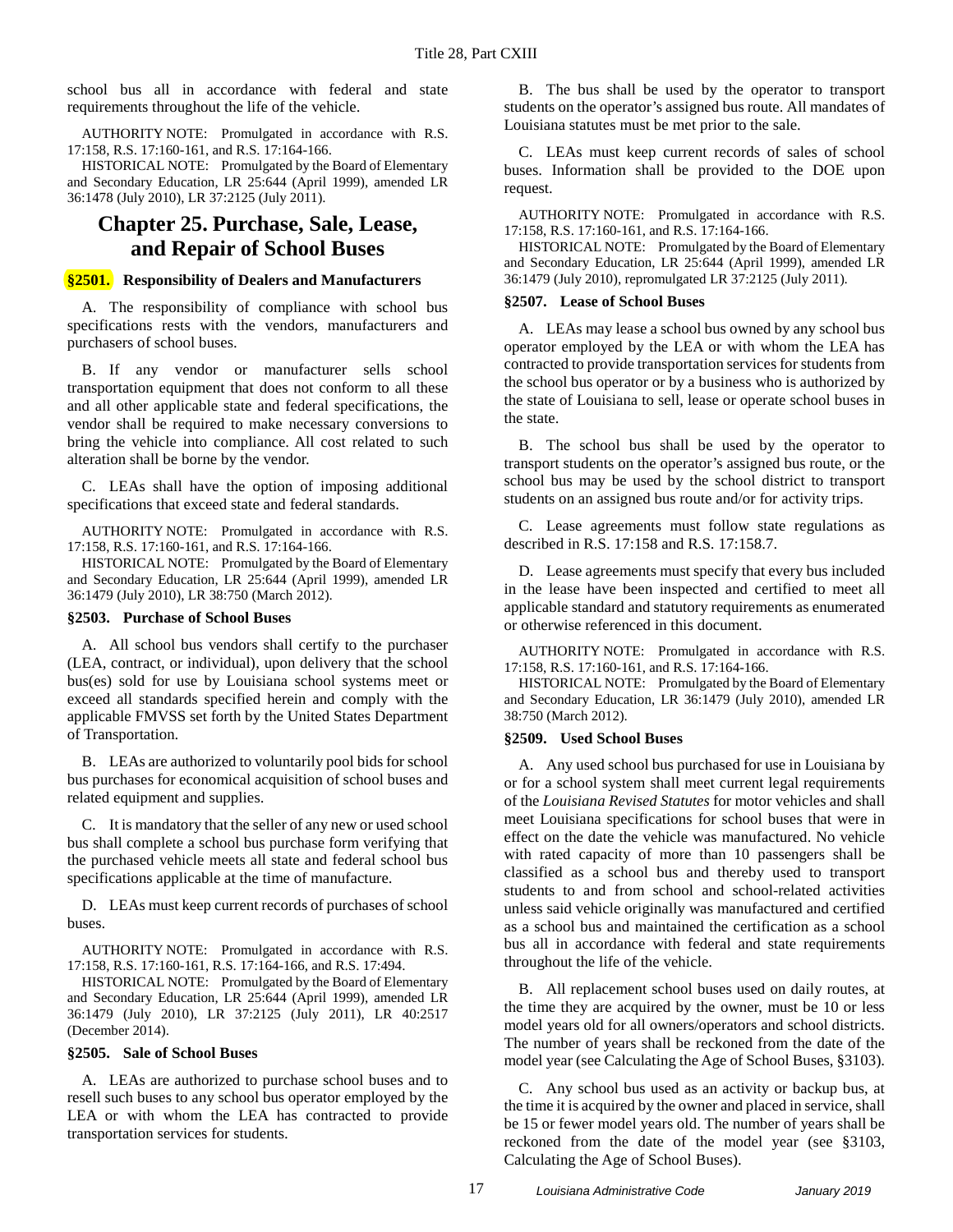D. Any school bus used as an activity or backup bus that is older than 15 model years shall not be used more than 60 consecutive school days in a school year.

AUTHORITY NOTE: Promulgated in accordance with R.S. 17:158, R.S. 17:158.2, R.S. 17:160-161, and R.S. 17:164-166.

HISTORICAL NOTE: Promulgated by the Board of Elementary and Secondary Education, LR 25:644 (April 1999), amended LR 26:639 (April 2000), LR 27:187 (February 2001), LR 36:1479 (July 2010), LR 37:3204 (November 2011), LR 40:1320 (July 2014), LR 40:2517 (December 2014).

#### <span id="page-19-0"></span>**§2511. Life of a School Bus**

A. School buses shall not exceed the age of 25 model years (see Calculating the Age of School Buses, §3103). LEAs must be in compliance with this standard by January 2011.

AUTHORITY NOTE: Promulgated in accordance with R.S. 17:158, R.S. 17:160-161, and R.S. 17:164-166.

HISTORICAL NOTE: Promulgated by the Board of Elementary and Secondary Education, LR 36:1480 (July 2010), amended LR 40:2517 (December 2014).

#### <span id="page-19-1"></span>**§2513. Insurance for School Buses**

A. LEAs have the authority to enter into and consummate contracts for insurance covering loss of life or personal injury of the children while being transported to and from school and school related activities.

B. Insurance for District-Owned School Buses. All premiums for all insurance policies of public liability and property damage insurance applying to and covering school buses owned by LEAs shall be the obligation of and payable by, the board owning such buses.

C. LEAs are not prevented from paying the premiums for public liability and property damage insurance covering and applying to privately owned buses used for transportation of students on behalf of the LEA.

D. Insurance for Contracted Services. State law authorizes LEAs contracting for the use of privately owned school buses to procure contracts on a fleet or group basis for the owners who are insuring the vehicles.

E. The amounts required or to be required during each year to make the premium payments may be withheld from compensation due the owners in equal monthly installments.

F. Contracts must in compliance with state law.

AUTHORITY NOTE: Promulgated in accordance with R.S. 17:159, R.S. 32:601, R.S. 32:604, and R.S. 45:162.

HISTORICAL NOTE: Promulgated by the Board of Elementary and Secondary Education, LR 36:1480 (July 2010).

#### <span id="page-19-2"></span>**§2515. Repair of School Buses**

A. Any repairs or alterations to any bus that fall under the guidelines of this bulletin shall be made in accordance with all specifications contained herein and all applicable FMVSS.

B. At the time of purchase, the seller of any school bus must disclose to the purchaser, which components of the vehicle are subject to a manufacturer's or distributor's warranty agreement.

C. School bus warranty repair work shall be performed by repair facilities authorized by the manufacturer or distributor.

D. Manufacturers of school buses licensed by the Louisiana Motor Vehicle Commission are authorized to provide warranty and other repair or maintenance services to be performed at any location of a licensed motor vehicle dealer which holds a franchise from any affiliate or subsidiary of the school bus manufacturer.

AUTHORITY NOTE: Promulgated in accordance with R.S. 17:158, R.S. 17:160-161, R.S. 17:164-166, and R.S. 32:1261.

HISTORICAL NOTE: Promulgated by the Board of Elementary and Secondary Education, LR 25:644 (April 1999), amended LR 36:1480 (July 2010), LR 37:2125 (July 2011).

#### <span id="page-19-3"></span>**§2517. Sanctions**

A. Any school bus that does not meet the minimum specifications set forth in this bulletin must not be used until such time that the bus is in compliance with the rules of this bulletin.

AUTHORITY NOTE: Promulgated in accordance with R.S. 17:158, R.S. 17:160-161, and R.S. 17:164-166.

HISTORICAL NOTE: Promulgated by the Board of Elementary and Secondary Education, LR 25:644 (April 1999), amended LR 36:1480 (July 2010).

## <span id="page-19-4"></span>**Chapter 27. Evaluation of the Student Transportation System**

#### <span id="page-19-5"></span>**§2701. Criteria**

A. Each LEA should have a plan for annually evaluating its student transportation operation. There are several criteria which can be applied to obtain some estimates of the operation's effectiveness. These criteria relate to such factors as safety, efficiency and economy.

B. Safety criteria should include, but is not limited to:

1. injuries to students, the driver and other highway users;

2. frequency and severity of property damage accidents in which buses are involved;

3. frequency and severity of moving traffic violations for which drivers are cited;

4. frequency and nature of complaints from parents, the motoring public, school administrators and students;

5. frequency and nature of vehicle breakdowns, road failures and other emergency situations involving buses; and

6. hazardous situations on bus routes.

C. Efficiency and economy criteria includes, but is not limited to:

1. bus route operation within the framework of established school hours;

2. minimizing the actual time students are on the bus;

3. routes designed to achieve maximum utilization (i.e., full capacity within reason), and elimination of unnecessary mileage and duplication; and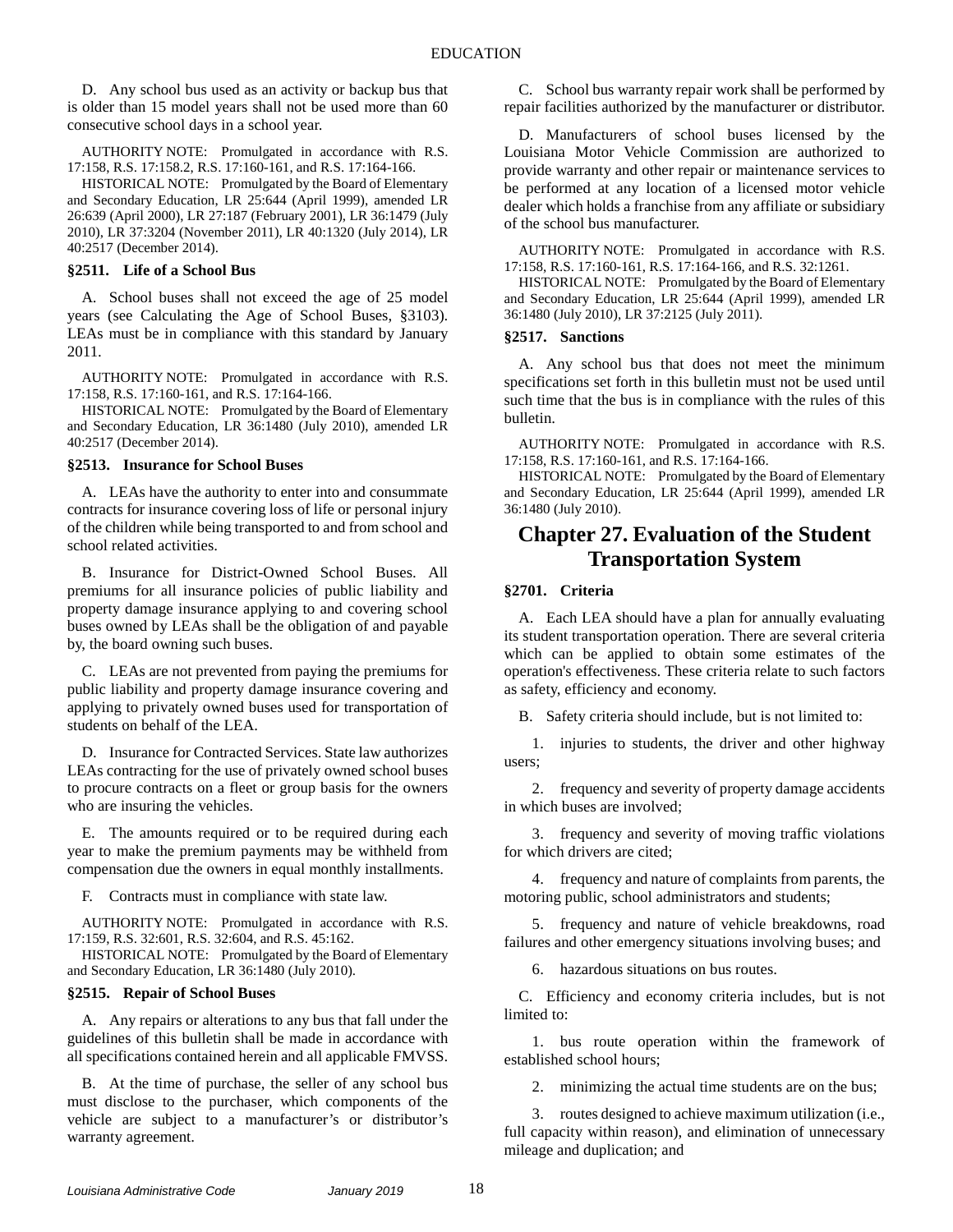4. annual review of all routes and routing procedures, including stop-times.

D. The LEA school transportation evaluation program must provide for periodic evaluation of progress along predetermined time schedules and a point-by-point comparison of the system's present program with state policies and standards to identify deficiencies

AUTHORITY NOTE: Promulgated in accordance with R.S. 17:158, R.S. 17:160-161, R.S. 17:164-166.

HISTORICAL NOTE: Promulgated by the Board of Elementary and Secondary Education, LR 25:633 (April 1999), amended LR 36:1480 (July 2010), LR 37:2125 (July 2011).

### <span id="page-20-0"></span>**Chapter 29. Records and Reporting Procedures**

#### <span id="page-20-1"></span>**§2901. Records and Reporting Procedures**

A. School Bus Driver Records. Files on all school bus drivers, including substitutes and activity drivers, must be maintained by the LEA. The following documents must be included in these records:

1. driver data;

2. vehicle accident/incident records, including Employee Notification Forms;

3. complaints;

4 . liability insurance policy verification for contract drivers;

5. documentation of completion of bus driver's training courses (pre-service and in-service); and

6. medical examination reports.

B. School Bus Records. Files on all school buses must be maintained by the LEA. The following documents must be included in these records:

- 1. vehicle data; and
- 2. vehicle inspection and maintenance records.

C. School Bus Route Records. Files on all school bus routes must be maintained by the LEA. The following information and maps must be included in these records:

1. description of each driver's route;

2. location of driver's home or point of departure;

3. beginning point, individual stops, and final destinations of each route or daily trip or daily runs; and

4. school or schools being served.

D. Financial Data. The DOE and BESE shall develop procedures and forms for LEAs to report transportation data and for receiving state funding for transportation. Cost and expenditure data for student transportation facilities, equipment, and staff must be maintained. LEAs will be required to provide any or all of the following information to the DOE:

1. an annual report of publicly and privately owned buses, including:

- a. names of drivers;
- b. vehicle data;
- c. number of daily trips;
- d. number of students;
- e. number of daily miles; and
- f. costs;

2. reporting forms or formats for electronic transmission of data will be provided by the Department of Education;

3. frozen mileage reports that indicate the route mileage approved by the LEA authority at the time the school bus is placed into service. Use of the School Bus Purchase Form is required;

4. records of all school buses bought and sold to public school bus drivers and/or LEAs must be maintained by the LEA.

E. School Bus Maintenance Records. Accurate maintenance records must be kept for all school buses, including those of contract drivers.

F. Certification of Passenger Instruction. Documentation and verification of Passenger Instruction must be maintained by the LEA.

G. School Bus Student Behavior Report. All school bus drivers are required to report student behavior problems on the school bus. All LEAs must make the School Bus Behavior Report available to all school bus drivers. Drivers must use the official Student Behavior Report Form to report inappropriate student behavior while on the school bus.

H. School Bus Accident Information. Statistical data and reports on all bus-related accidents must be maintained by the local transportation supervisor.

AUTHORITY NOTE: Promulgated in accordance with R.S. 17:158, R.S. 17:160-161, R.S. 17:164-166.

HISTORICAL NOTE: Promulgated by the Board of Elementary and Secondary Education, LR 25:633 (April 1999), amended LR 36:1480 (July 2010), LR 37:2125 (July 2011).

#### <span id="page-20-2"></span>**§2903. Uniform School Bus Accident Reporting Procedures**

A. All school bus accidents, no matter how minor, shall be reported by the bus driver to the local supervisor of transportation, who shall ensure that all appropriate reporting procedures are followed. This reporting requirement applies to students who are injured while on board the bus, even if the bus is not in a collision or a near-collision. (Such accidents are called "on-board" accidents.) It applies whether or not bus passengers are injured or the bus is damaged as a result of the accident.

B. The Uniform School Bus Accident Report form shall be completed whether passengers are on board or not if the accident involves property damage, personal injury or fatality to:

1. occupants in the bus (driver, students, other passengers);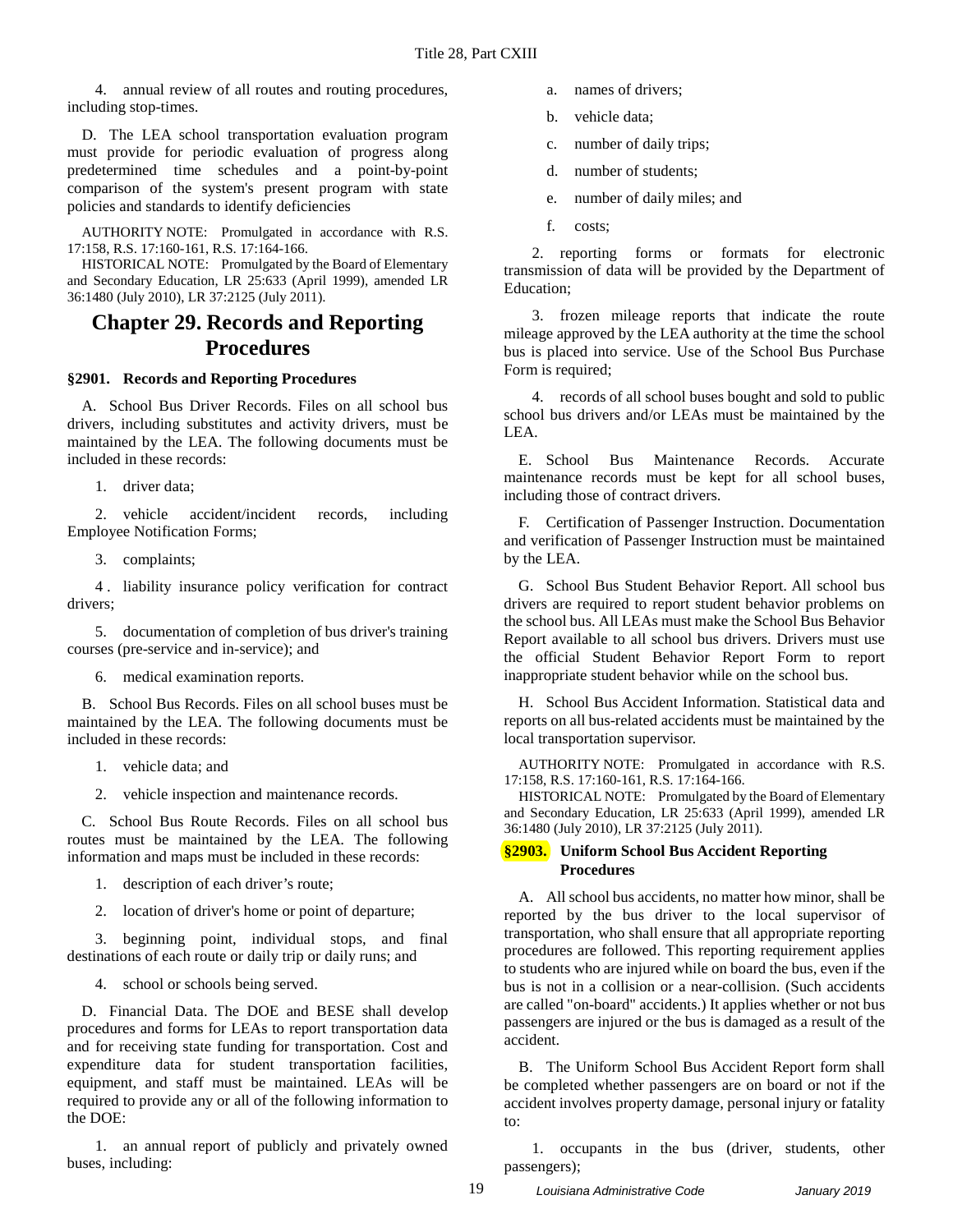2. occupants of any other vehicle(s) involved in the accident; and

3. non-occupants of the school bus or other vehicle (e.g., student in the loading/unloading zone, pedestrian, bystander).

C. The school bus driver shall complete the form and submit it to the appropriate LEA authority for additional procedures. A written report of each accident must be maintained in the LEA. A written report of each accident shall be available upon request by the DOE or other reporting agencies.

AUTHORITY NOTE: Promulgated in accordance with R.S. 17:158, R.S. 17:160-161, R.S. 17:164-166.

HISTORICAL NOTE: Promulgated by the Board of Elementary and Secondary Education, LR 25:847 (May 1999), amended LR 36:1481 (July 2010), LR 37:2126 (July 2011).

### <span id="page-21-0"></span>**Chapter 31. Glossary of Definitions**

#### <span id="page-21-1"></span>**§3101. Definitions**

*Accident—*any incident in which a school bus is involved that results in death, personal injury, and/or property damage, regardless of who was responsible. This applies whether the school bus was in motion, temporarily stopped, parked, being loaded, or unloaded and on public or private property.

*Accident Reporting Form—*form used to report the occurrence of any incident which involves death, personal injury and/or property damage regardless of who was responsible. This applies whether the school bus was in motion, temporarily stopped parked, being loaded, or unloaded and on public or private property. Use of the form promotes the compilation of accurate, uniform, and reliable information about school bus accidents so that problems and trends can be identified and effective safety programs can be developed.

*Activity Bus Driver*—a person meeting all licensing requirements and local, state and federal regulations to operate a vehicle used to transport students to and from school-related activities or on "as-needed" basis for the LEA.

*Alternately Flashing Signal Lamps—*a system of red and amber signal lamps mounted horizontally both front and rear, intended to identify a vehicle as a school bus and to inform other users of the highway that the bus is about to stop or is stopped to load or unload children.

*Attendant (Aide)—*a person assigned to assist one or more individual student(s) on a school bus or school vehicle.

*BESE—*Board of Elementary and Secondary Education*.*

*Body Fluids Cleanup Kit—*package of materials including, but not limited to, latex gloves, disposal bag, and absorbent material, used to clean up spills of potentially infected bodily fluids, under OSHA's Bloodborne Pathogens regulations and Universal Precautions practice.

*Cancellation*—a driver's license is annulled because of some error or defect or because the licensee is no longer entitled to such license, but the cancellation of a license is without prejudice and application for a new license may be made at any time after such cancellation.

*CFR—Code of Federal Regulations*.

*Commercial Driver's License (CDL)*—the license required to operate a commercial motor vehicle.

*Commercial Motor Vehicle*—a motor vehicle or combination of motor vehicles used in commerce to transport passengers or property if the motor vehicle meets one of the following requirements:

1. has a gross combination weight rating of twenty-six thousand one or more pounds inclusive of a towed unit with a gross vehicle weight rating of more than ten thousand pounds;

2. has a gross vehicle weight rating of twenty-six thousand one or more pounds;

3. is designed to transport sixteen or more passengers, including the driver.

*Controlled-Access Highway*—every highway, street, or roadway in respect to which owners or occupants of abutting lands and other persons have no legal right of access to or from the same except at such points only and in such manner as may be determined by the public authority having jurisdiction over such highway, street, or roadway.

*Convicted* or *Conviction*—includes the entry of a plea of guilty or nolo contendere to a felony offense.

*Criminal Record Check—*the investigation of a person's criminal history through submission of fingerprints to state and/or federal authorities; also known as background check.

*Crossing Control Arm—*a device attached to the front bumper of a school bus that is activated during loading and unloading and designed to force the students to walk far enough away from the front of the bus to be seen by the driver.

*Cross-Walk*—

1. part of a roadway at an intersection included within the connections of the lateral lines of the sidewalks on opposite sides of the highway measured from the curbs or, in absence of curbs, from the edges of the traversable roadway;

2. any portion of a roadway at an intersection or elsewhere distinctly indicated for pedestrian crossing by lines or other markings on the surface.

*Dealer—*any person who is engaged in the sale and distribution of new motor vehicles or motor vehicle equipment.

*DOE—*Department of Education.

*Divided Highway*—any highway divided into roadways by a median, physical barrier, or clearly indicated dividing section so constructed as to impede vehicular traffic.

*Driver*—every person who drives or is in actual physical control of a vehicle.

*Driver's License* or *License*—any license secured from the Department of Public Safety and Corrections, Office of Motor Vehicles, in accordance with this Chapter to operate a motor vehicle on the highways of this state.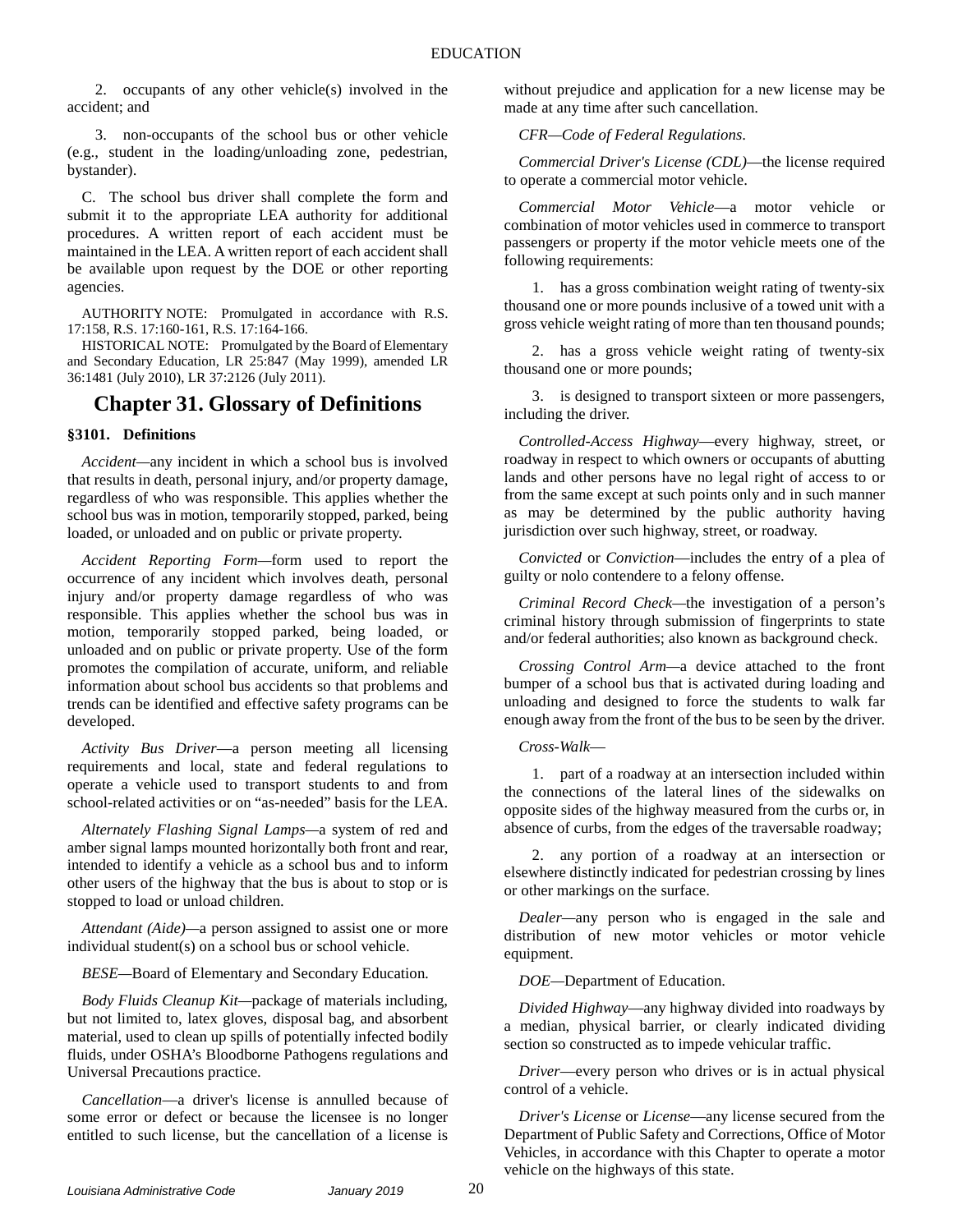*Emergency Evacuation Drill Verification Form (Form T-8)—*form used to verify that emergency drill procedures have been taught to passengers and emergency drills were conducted. The form must be completed at the beginning of each semester and submitted to the district transportation office.

*Employee Notification Form—*form used by a school bus driver to report his/her non-compliance with provisions of the Commercial Motor Vehicle Safety Act of 1986.

*Federal Motor Vehicle Safety Standards (FMVSS)—*49 CFR 571, the regulations to which manufacturers of motor vehicles and equipment items must conform and certify compliance. These federal safety standards are regulations written in terms of minimum safety performance requirements.

*Gross Weight*—the weight of a vehicle and/or combination of vehicles without load on all axles including the steering axle plus the weight of any load thereon.

*Highway*—the entire width between the boundary lines of every way or place of whatever nature publicly maintained and open to the use of the public for the purpose of vehicular travel, including bridges, causeways, tunnels and ferries; synonymous with the word "street".

#### *Intersection*—

1. the area embraced within the prolongation or connection of the lateral curb lines, or, if none, then the lateral boundary lines of the roadways of two highways which join one another at, or approximately at, right angles, or the area within which vehicles traveling upon different highways joining at any other angle may come in conflict;

2. where a highway includes two highways thirty feet or more apart, then every crossing of each highway of such divided highway by an intersecting highway shall be regarded as a separate intersection. In the event such intersecting highway also includes two highways thirty feet or more apart, then every crossing of two highways of such highways shall be regarded as a separate intersection;

3. the junction of an alley with a street or highway shall not constitute an intersection.

*Interstate Highway*—a fully controlled access highway which is a part of the National System of Interstate and Defense Highways.

*Laned Roadway or Highway*—a roadway or highway which is divided into two or more clearly marked lanes for vehicular traffic.

*Length*—the total longitudinal dimension of a single vehicle, a trailer, or a semi-trailer. Length of a trailer or semitrailer is measured from the front of the cargo-carrying unit to its rear and includes load-holding devices thereon.

*Load*—a weight or quantity of anything resting upon something else regarded as its support.

*Loading Zone—*any area where students are boarding or leaving a school bus.

*Manufacturer—*any person engaged in the manufacturing or assembling of motor vehicles or items of motor vehicle equipment, including any person importing motor vehicle equipment for resale.

*Motor Carrier*—any person owning, controlling, managing, operating, or causing to be used or operated any commercial motor vehicle used in the transportation of persons or property over the public highways of this state.

*Motor Vehicle*—every vehicle which is self-propelled, and every vehicle which is propelled by electric power obtained from overhead trolley wires, but not operated upon rails, but excluding a motorized bicycle. *Motor vehicle* shall also include a "low-speed vehicle" which is a four-wheeled, electric-powered vehicle with a maximum speed of not less than twenty miles per hour but not more than twenty-five miles per hour and is equipped with the minimum motor vehicle equipment appropriate for vehicle safety as required in 49 CFR 571.500.

*Multiple-Lane Highway—*any highway with two or more clearly marked lanes for traffic in each direction.

*NHTSA (National Highway Traffic Safety Administration* the agency of the Executive branch of the United States Department of Transportation charged with writing and enforcing safety, theft resistance, and fuel economy standards for motor vehicles.

*Operator—*any person, other than a chauffeur, who drives or is in actual physical control of a motor vehicle upon a highway or who is exercising control over or steering a vehicle being towed by a motor vehicle.

*Owner—*a person who holds a legal title to a vehicle or in the event a vehicle is the subject of an agreement for the conditional sale, lease, or transfer of possession thereof with the right of purchase upon the performance of the conditions stated in the agreement, with the right of immediate possession in the vendee, lessee, or possessor.

*Park* or *Parking—*the standing of a vehicle, whether occupied or not, otherwise than temporarily for the purpose of and while actually engaged in loading or unloading merchandise or passengers.

*Parking Area—*an area used by the public as a means of access to and egress from, and for the free parking of motor vehicles by patrons of a shopping center, business, factory, hospital, institution, or similar building or location.

*Pedestrian*—any person afoot.

*Power Lift—*a mechanized platform designed to provide access to a vehicle for an occupied mobility aid/wheelchair; also known as a wheelchair lift.

*Private Road or Driveway—*every way or place in private ownership and used for vehicular travel by the owner and those having express or implied permission from the owner, but not by other persons.

*Railroad*—a carrier of persons or property upon cars, other than streetcars, operated upon stationary rails.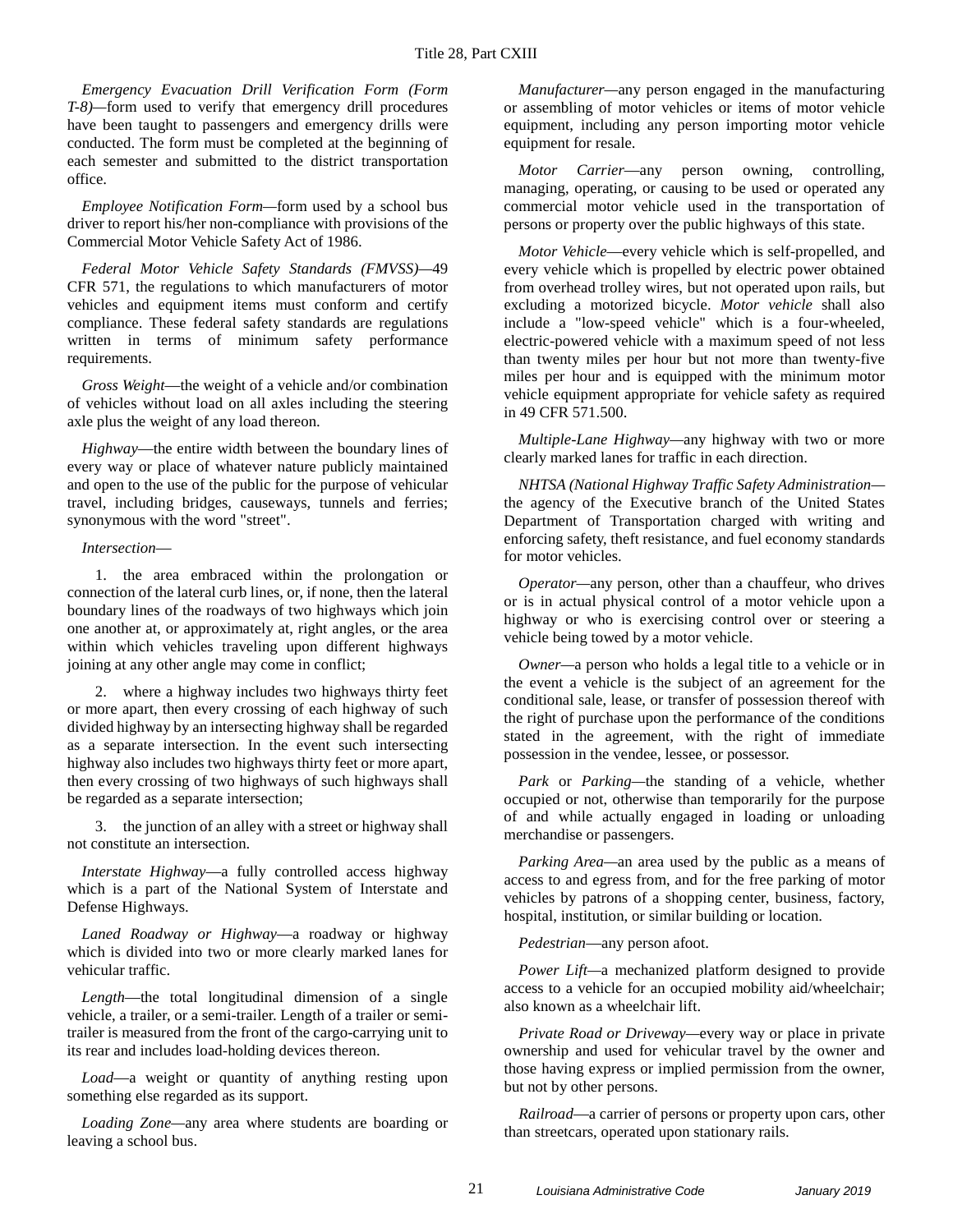*Railroad Crossing—*the intersection of a highway, street or roadway and railroad tracks.

*Railroad Sign or Signal―*any sign, signal, or device erected by authority of a public body or official or by a railroad and intended to give notice of the presence of railroad tracks or the approach of a railroad train.

*Residence District*—the territory contiguous to a highway not comprising a business district, when the frontage on such a highway for a distance of three hundred feet or more is mainly occupied by dwellings or by dwellings and buildings in use for business.

*Revocation—*the driver's license to drive a motor vehicle on the highways is terminated and shall not be renewed, except that an application for a new license may be presented and acted upon by the Department of Public Safety and Corrections, Office of Motor Vehicles, after the expiration of at least one year after revocation.

*Right of Way*—the privilege of the immediate use of the highway.

*Roadway—*that portion of a highway improved, designed, or ordinarily used for vehicular traffic, exclusive of the berm or shoulder. A divided highway has two or more roadways.

*Route—*the term shall apply to the combined total daily trips regularly assigned to the bus driver.

*Safe Riding Practices Classroom Instruction Form (Form T-7)—*form used to verify that all students in a school have received instruction on safe school bus riding practices.

*Safety Zone—*the area or space officially set apart within a highway for the exclusive use of pedestrians and which is protected or is so marked or indicated by adequate signs as to be plainly visible at all times while set apart as a safety zone.

#### *School Bus*—

1. Federal Definition. *School Bus*—passenger motor vehicle designed to carry a driver and more than 10 passengers, which the Secretary of Transportation decides is likely to be used significantly to transport preprimary, primary, and secondary students to or from school or an event related to school;

2. State Definition. *School Bus*—every motor vehicle that complies with the color, equipment, and identification requirements required by law and is used to transport children to and from school or in connection with school activities, but not including buses operated by common carriers in urban transportation of school children.

a. Type "A" school bus is a conversion or bus constructed utilizing a cutaway front-section vehicle with a left side driver's door. This definition includes two classifications: Type A-1, with a Gross Vehicle Weight Rating (GVWR) of 14,500 pounds or less; and Type A-2, with a GVWR greater than 14,500 and less than or equal to 21,500 pounds.

b. Type "B" school bus is constructed utilizing a stripped chassis. The entrance door is behind the front wheels. This definition includes two classifications: Type B-1, with a GVWR of 10,000 pounds or less; and Type B-2, with a GVWR greater than 10,000 pounds.

c. Type "C" school bus is constructed utilizing a chassis with a hood and front fender assembly. The entrance door is behind the front wheels; also known as a conventional school bus. This type also includes cutaway truck chassis or truck chassis with cab with or without a left side door and a GVWR greater than 21,500 pounds.

d. Type "D" school bus is constructed utilizing a stripped chassis. The entrance door is ahead of the front wheels; also known as rear or front engine transit style school buses.

e. Specially equipped school bus is designed, equipped, or modified to accommodate students with special needs.

*School Bus Behavior Report Form—*form used to inform parents/guardians of behavioral incidents on the school bus and subsequent disciplinary action taken by school officials. The form requires signature of the principal and allows for comment from the student and/or parent/guardian

*School Bus Driver—*the employee or contracted individual hired to operate a school bus over designated routes within an established time schedule, to transport students to and from school or school-related activities, perform daily inspections of a school bus and equipment; to fulfill requirements set by the LEA.

*School Bus Operator Certification Program—*the school bus driver certification program developed by the DOE and mandated by state law for all school bus drivers to be eligible to transport students to and from school or school-related activities.

*School Bus Purchase Form (Form T-10)—*form to be completed by the seller of any new or used school bus to verify the vehicle meets all Federal Motor Vehicles Safety Standards (FMVSS) and requirements set forth by the Louisiana Board of Elementary and Secondary Education.

*Seat Belt—*the manual restraint system installed by the manufacturer as required by Federal Motor Vehicle Standard No. 208 which became effective January 1, 1968.

*Shoulder—*the portion of the highway contiguous with the roadway for accommodation of stopped vehicles, for emergency use, and for lateral support of base and surface.

*Sidewalk—*that portion of a highway between the curb lines, or the lateral lines of a highway, and the adjacent property lines, intended for the use of pedestrians.

*Specially Equipped School Bus—*any school bus designed, equipped, or modified to accommodate students with disabilities.

*Special Route*—a route established for students with disabilities who cannot be transported by school buses or within the regular established school bus routing system, and must be transported in non-school buses that meet appropriate federal, state and special equipment requirements.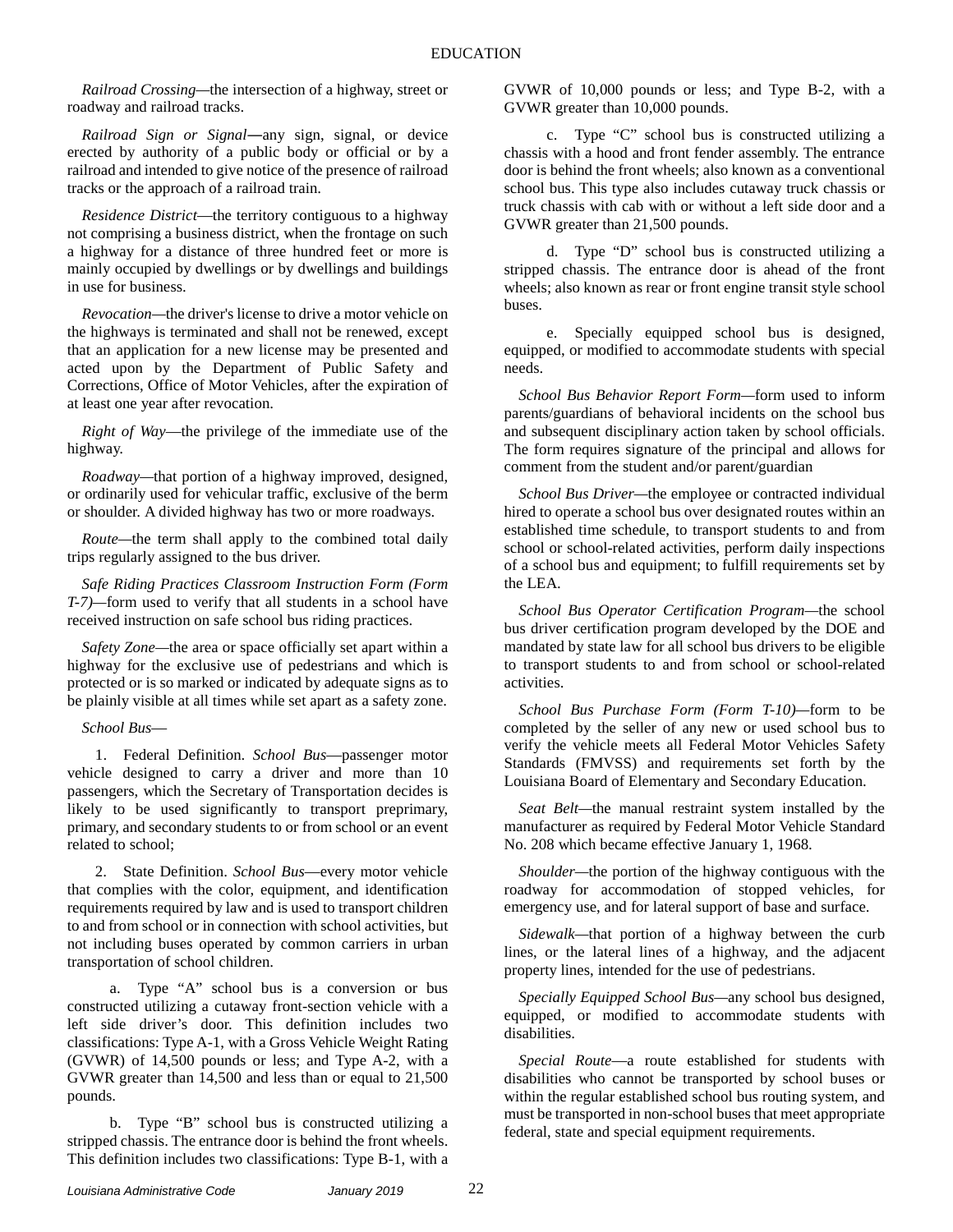*Stand* or *Standing―*the halting of a vehicle, whether occupied or not, otherwise than temporarily for the purpose of and while actually engaged in receiving or discharging passengers.

*State Maintained Highway—*any highway in this state which is contained in the state highway system as defined by law or which is maintained by the Department of Transportation and Development.

*Stop—*the complete cessation from movement.

*Street—*the entire width between the boundary lines of every way or place of whatever nature publicly maintained and open to the use of the public for the purpose of vehicular travel, including bridges, causeways, tunnels, and ferries; synonymous with the word "highway".

*Student and Family Verification Form—*form used to verify that parents/guardians have read and reviewed with their child the rules and regulations for students riding buses. The form requires signatures of parent/guardian and student. The completed form is made part of the student's permanent record.

*Suspension—*the driver's license to drive a motor vehicle on the highways is temporarily withdrawn during the period of such suspension.

*Tenured School Bus Driver—*a full-time driver who has successfully completed the three-year probationary period prior to July 1, 2012.

*Through Highway—*every highway or portion thereof on which vehicular traffic is given preferential right of way, and at the entrances to which vehicular traffic from intersecting highways is required by law to yield the right of way to vehicles on such through highway in obedience to either a stop sign or a yield sign, when such signs are erected as provided in this Chapter.

*Traffic—*pedestrians, ridden or herded animals, vehicles, and other conveyances either singly or together while using any highway for purposes of travel.

*Traffic Control Device—*all signs, signals, markings, and devices, not inconsistent with this Chapter, placed or erected by authority of a public body or official having jurisdiction, for the purpose of regulating, warning, or guiding traffic.

*Traffic Control Signal—*a type of highway traffic signal, manually, electrically or mechanically operated, by which traffic is alternately directed to stop and permitted to proceed.

*Transportation Vehicle—*include LEA owned school buses, independently owned school buses, or other approved vehicles used for transporting passengers to and from school and school-related activities.

*Trip—*that segment of a route in which passengers are picked up at the home bus stop and all passengers are discharged at the school destination, or visa versa.

AUTHORITY NOTE: Promulgated in accordance with R.S. 17:158, R.S. 17:160-161, and R.S. 17:164-166.

HISTORICAL NOTE: Promulgated by the Board of Elementary and Secondary Education, LR 25:641 (April 1999), amended LR 36:1481 (July 2010), LR 37:2126 (July 2011), LR 39:81 (January 2013).

#### <span id="page-24-0"></span>**§3103. Calculating the Age of the School Bus**

A. Calculating the age of the school bus is to be made by excluding the calendar year and counting the preceding year as the first year and proceeding to count backwards.

B. For example, in 2009, a 2009 model would be zero years old. A 2004 model year school bus would be five years old.

C. The following chart serves as a guide.

|                   | <b>Calendar Years</b> |                |                |                |                |                |                |                |
|-------------------|-----------------------|----------------|----------------|----------------|----------------|----------------|----------------|----------------|
| <b>Model Year</b> | 2009                  | 2010           | 2011           | 2012           | 2013           | 2014           | 2015           | 2016           |
| 2016              |                       |                |                |                |                |                |                | ٠              |
| 2015              |                       |                |                |                |                |                | ٠              | 1              |
| 2014              |                       |                |                |                |                | ٠              | 1              | $\overline{c}$ |
| 2013              |                       |                |                |                | ٠              |                | $\mathfrak{2}$ | 3              |
| 2012              |                       |                |                | ٠              | 1              | $\overline{c}$ | 3              | $\overline{4}$ |
| 2011              |                       |                | ٠              | 1              | $\overline{c}$ | 3              | $\overline{4}$ | 5              |
| 2010              |                       | ٠              | 1              | $\overline{c}$ | 3              | $\overline{4}$ | 5              | 6              |
| 2009              | ٠                     |                | $\overline{c}$ | 3              | $\overline{4}$ | 5              | 6              | 7              |
| 2008              | 1                     | $\overline{c}$ | 3              | $\overline{4}$ | 5              | 6              | 7              | 8              |
| 2007              | $\overline{2}$        | 3              | $\overline{4}$ | 5              | 6              | 7              | 8              | 9              |
| 2006              | 3                     | $\overline{4}$ | 5              | 6              | 7              | 8              | 9              | 10             |
| 2005              | $\overline{4}$        | 5              | 6              | 7              | 8              | 9              | 10             | 11             |
| 2004              | 5                     | 6              | $\overline{7}$ | 8              | 9              | 10             | 11             | 12             |
| 2003              | 6                     | 7              | 8              | 9              | 10             | 11             | 12             | 13             |
| 2002              | $\overline{7}$        | 8              | 9              | 10             | 11             | 12             | 13             | 14             |
| 2001              | 8                     | 9              | 10             | 11             | 12             | 13             | 14             | 15             |